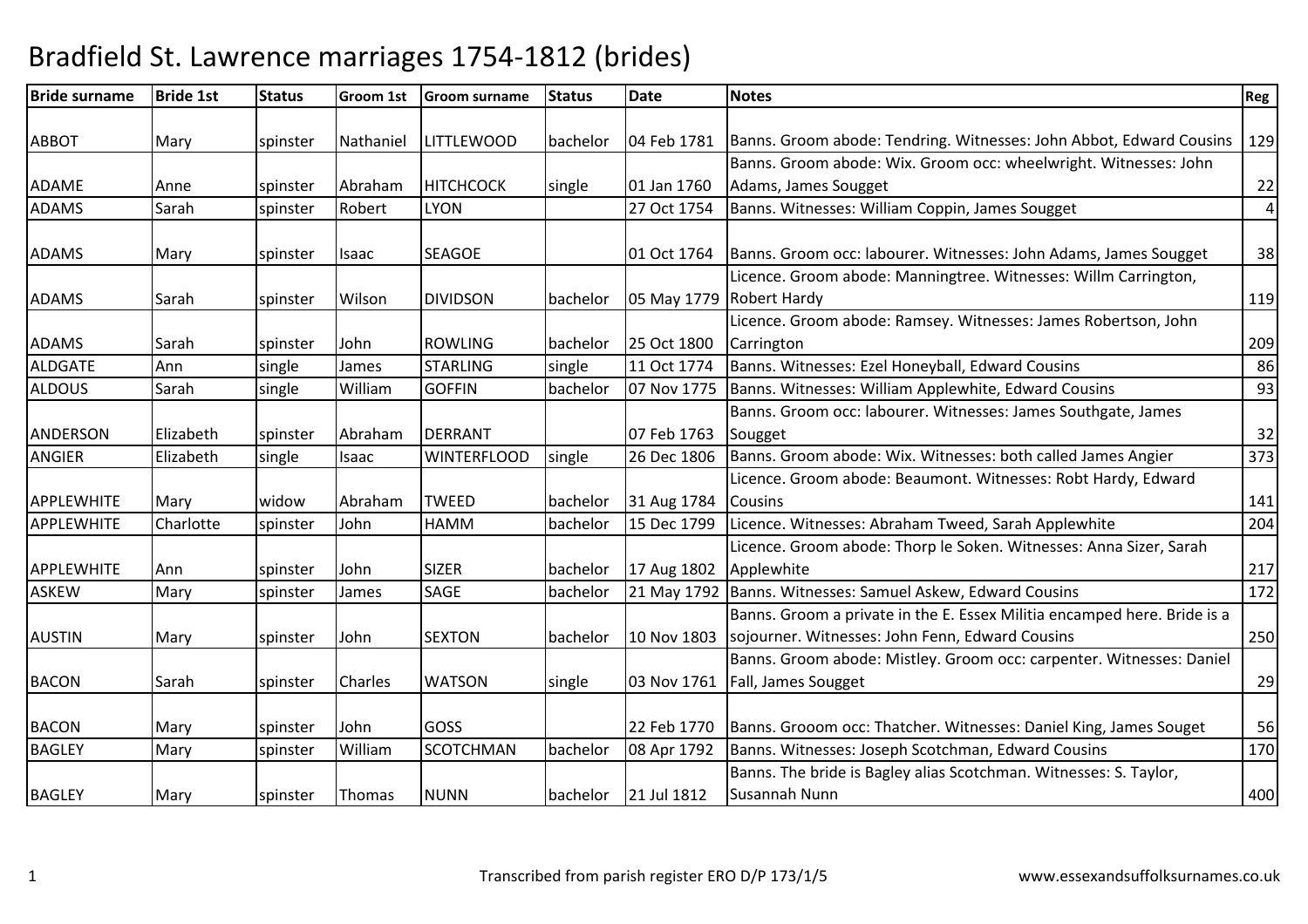| <b>Bride surname</b> | <b>Bride 1st</b> | <b>Status</b> | <b>Groom 1st</b> | <b>Groom surname</b> | <b>Status</b> | <b>Date</b> | <b>Notes</b>                                                                 | Reg |
|----------------------|------------------|---------------|------------------|----------------------|---------------|-------------|------------------------------------------------------------------------------|-----|
|                      |                  |               |                  |                      |               |             |                                                                              |     |
| <b>BALUM</b>         | Sarah            | spinster      | Joseph           | <b>WILLIS</b>        |               | 02 Oct 1770 | Banns. Groom occ: labourer. Witnesses: Thomas Osborn, James Souget           | 60  |
|                      |                  |               |                  |                      |               |             | Banns. Bride both widow & spinster? Groom abode: Stutton, Suffolk.           |     |
| <b>BARBER</b>        | Elizabeth        | widow         | Robert           | <b>WAYLENG</b>       | widower       | 19 Apr 1756 | Witnesses: samuel & Josiah King                                              | 10  |
|                      |                  |               |                  |                      |               |             |                                                                              |     |
| <b>BARNARD</b>       | Mary             | spinster      | <b>James</b>     | <b>CRACKLIN</b>      | bachelor      | 05 Dec 1803 | Banns. Groom abode: Ardleigh. Witnesses: James *o*d, Edward Cousins          | 252 |
|                      |                  |               |                  |                      |               |             | Banns. Groom occ: labourer. Bride abode: Manningtree. Witnesses:             |     |
| <b>BARTON</b>        | Hannah           | spinster      | Thomas           | <b>OSBORN</b>        | single        | 16 Mar 1760 | Daniel Fall, James Sougget                                                   | 25  |
|                      |                  |               |                  |                      |               |             | Licence. Sojourner. Groom a private in the West Essex Militia encamped       |     |
| <b>BEARMAN</b>       | Eve              | spinster      | <b>Isaac</b>     | <b>REEVE</b>         | bachelor      | 25 Sep 1803 | here. Witnesses: Jeremiah Sansum, Joseph Gin                                 | 237 |
| <b>BEGGS</b>         | Elizabeth        | spinster      | George           | <b>WOODWARD</b>      | bachelor      | 02 Sep 1783 | Licence. Witnesses: Wm Carrington, Saml Wrinch                               | 138 |
|                      |                  |               |                  |                      |               |             |                                                                              |     |
| <b>BENNETT</b>       | Sarah            | spinster      | John             | <b>SHIPLEY</b>       | bachelor      |             | 26 Mar 1811   Banns. Groom abode: Wix. Witnesses: John Scott, Edward Cousins | 395 |
|                      |                  |               |                  |                      |               |             | Banns. Groom abode: Great Bromley. Witnesses: Daniel King, Edward            |     |
| <b>BIRD</b>          | Martha           | spinster      | Joseph           | LONG                 | widower       | 26 Dec 1791 | <b>Cousins</b>                                                               | 168 |
|                      |                  |               |                  |                      |               |             | Banns. Groom abode: Little Clacton, bride abode: Beaumont. Witnesses:        |     |
| <b>BISHOP</b>        | Sarah            | spinster      | Stephen          | <b>PIPER</b>         |               | 25 Oct 1771 | John Bishop, James Souget                                                    | 67  |
|                      |                  |               |                  |                      |               |             |                                                                              |     |
| <b>BISHOP</b>        | Margaret         |               | John             | <b>HURRIL</b>        | single        | 23 Nov 1774 | Banns. Groom abode: Wix. Witnesses: Edward Cousins, Thomas Little            | 89  |
|                      |                  |               |                  |                      |               |             | Banns. Groom occ: labourer. Witnesses: Henry Umfreville, James               |     |
| <b>BLOSS</b>         | Elizabeth        | spinster      | Jeremiah         | <b>HOWGEGO</b>       | widower       | 03 Oct 1757 | Sougget                                                                      | 13  |
|                      |                  |               |                  |                      |               |             | Licence. Groom abode: Little Bromley. Witnesses: Willm Carrington,           |     |
| <b>BLYTH</b>         | Ann              | spinster      | Benjamin         | <b>CARRINGTON</b>    | widower       | 18 Jan 1790 | Mary Ann Nunn, Elizabeth Nunn                                                | 160 |
| <b>BOCKING</b>       | Ann              | widow         | James            | <b>SMITH</b>         | widower       | 08 Apr 1779 | Licence. Witnesses: Sarah & George Howard                                    | 118 |
|                      |                  |               |                  |                      |               |             | Banns. Sojourner. Groom a sergeant in the West Essex Militia encamped        |     |
| <b>BOXALL</b>        | Mary             | spinster      | William          | <b>BEDFORD</b>       | bachelor      | 14 Sep 1803 | here. Witnesses: N* Broom, Elizabeth Bishop                                  | 233 |
| <b>BRADBROOK</b>     | Mary             | spinster      | John             | <b>BARKER</b>        | bachelor      | 30 Sep 1788 | Banns. Witnesses: Adam H Amus, Edward Cousins                                | 155 |
|                      |                  |               |                  |                      |               |             | Banns. Groom occ: Carpenter. Witnesses: Richard Chitwood Allesten,           |     |
| <b>BREAM</b>         | Susan            | spinster      | John             | <b>FARROW</b>        |               | 10 Aug 1773 | <b>Edward Cousins</b>                                                        | 79  |
| <b>BRETT</b>         | Mary             | spinster      | James            | <b>LORD</b>          | bachelor      | 26 Nov 1802 | Banns. Witnesses: Eliz Plumer, Edward Cousins                                | 220 |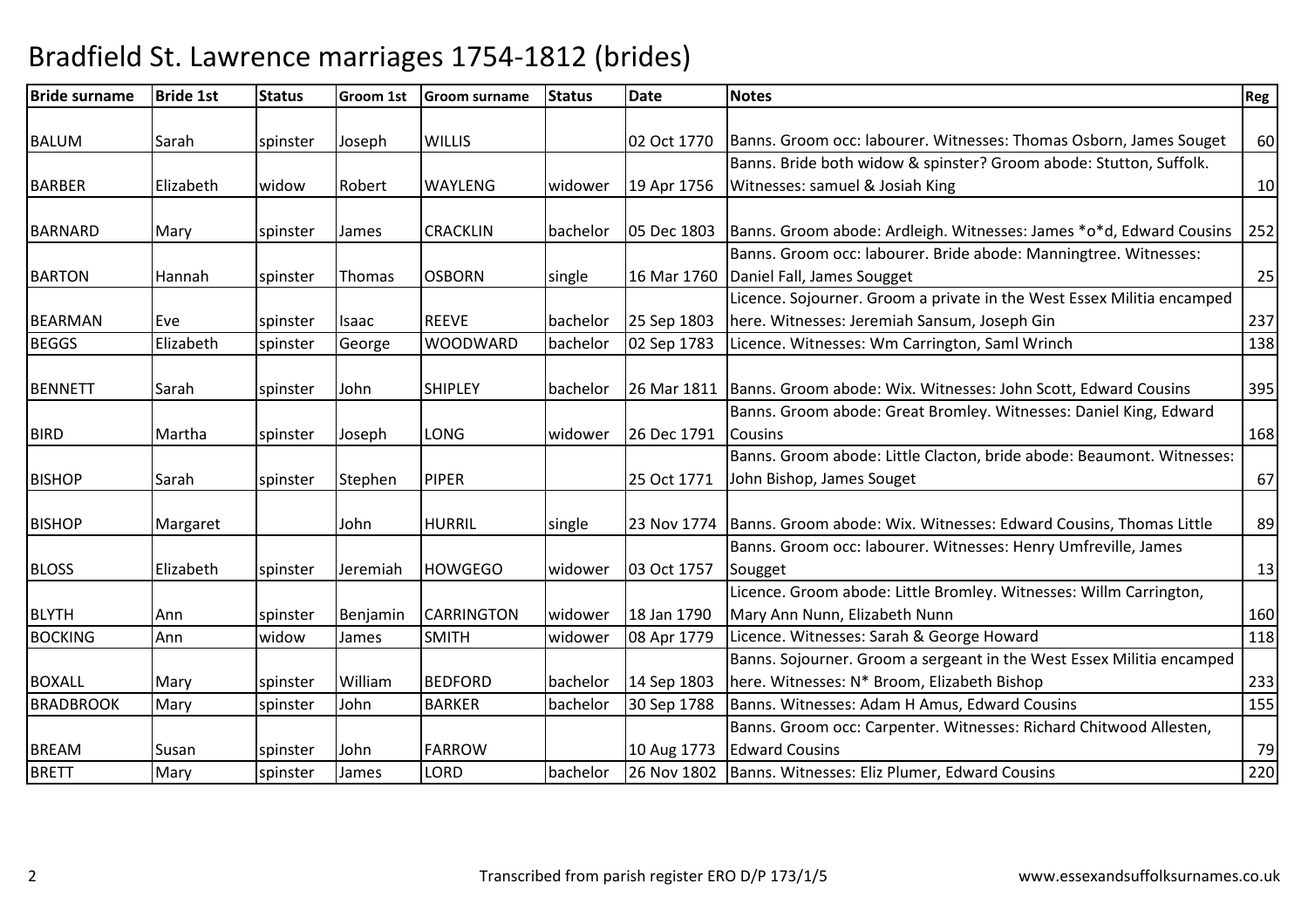| <b>Bride surname</b> | <b>Bride 1st</b> | <b>Status</b> | <b>Groom 1st</b> | <b>Groom surname</b> | <b>Status</b> | <b>Date</b> | <b>Notes</b>                                                           | <b>Reg</b> |
|----------------------|------------------|---------------|------------------|----------------------|---------------|-------------|------------------------------------------------------------------------|------------|
|                      |                  |               |                  |                      |               |             |                                                                        |            |
|                      |                  |               |                  |                      |               |             | Banns. Sojourner. Groom a private in the West Essex Militia Militia    |            |
| <b>BROWN</b>         | Mary             | widow         | William          | <b>EDEN</b>          | bachelor      | 15 Sep 1803 | encamped here. Witnesses: George Sewell, Edward Cousins                | 234        |
|                      |                  |               |                  |                      |               |             | Banns. Groom abode: Manningtree. Witnesses: John Eteen, Abraham        |            |
| <b>BROWN</b>         | Ann              | spinster      | Joseph           | <b>SCOT</b>          | bachelor      | 08 Aug 1811 | Brown                                                                  | 396        |
| <b>BUCKELL</b>       | Susannah         | spinster      | Henry            | <b>THORNE</b>        |               | 15 Jul 1771 | Banns. Witnesses: Tho Johnson, James Souget                            | 64         |
|                      |                  |               |                  |                      |               |             | Licence. Groom occ: farmer. Bride abode: Colne Engaine. Witnesses: Hen |            |
| <b>BUNTING</b>       | Mary             | spinster      | William          | <b>LEFEVRE</b>       |               | 19 Aug 1754 | Umbreville, Francis Nixon                                              | $1\vert$   |
|                      |                  |               |                  |                      |               |             |                                                                        |            |
| <b>BURGESS</b>       | Sarah            | single        | Benjamin         | <b>CHAPLIN</b>       | bachelor      | 01 Apr 1788 | Banns. Groom abode: Wix. Witnesses: ? Burgess, Edward Cousins          | 153        |
|                      |                  |               |                  |                      |               |             | Banns. Groom abode: Manningtree. Witnesses: Ben Hunt, Edward           |            |
| <b>BURGESS</b>       | Elizabeth        | spinster      | John             | <b>STEVENSON</b>     | bachelor      | 07 Feb 1806 | <b>Cousins</b>                                                         | 367        |
|                      |                  |               |                  |                      |               |             |                                                                        |            |
| <b>BURREL</b>        | Alice            | spinster      | John             | <b>RUDLAND</b>       |               | 16 Apr 1764 | Banns. Groom occ: farmer. Witnesses: James Sougget, Richard Jessup     | 35         |
|                      |                  |               |                  |                      |               |             |                                                                        |            |
| <b>BYE</b>           | Elizabeth        | spinster      | John             | <b>BELL</b>          | bachelor      | 18 Aug 1776 | Banns. Groom abode: Mistley. Witnesses: John Elvish, Richard B*ast     | 99         |
| <b>BYE</b>           | Esther           | spinster      | William          | <b>SYRETT</b>        | bachelor      | 03 Nov 1777 | Banns. Witnesses: John Abbot, Edward Cousins                           | 110        |
|                      |                  |               |                  |                      |               |             |                                                                        |            |
|                      |                  |               |                  |                      |               |             | Licence. Groom abode: Manningtree, bride abode: Beaumont. Groom        |            |
| <b>CARRINGTON</b>    | Mary             | spinster      | Henry            | <b>NUNN</b>          |               | 07 Jul 1772 | occ: gentleman. Witnesses: Sam. Carrington, Thos. Hickeringill.        | 69         |
| <b>CARRINGTON</b>    | Sarah            | spinster      | John             | <b>SIZER</b>         |               | 02 Feb 1773 | Licence. Groom occ: farmer. Witnesses: John Carrington, Joseph Cutting | 72         |
|                      |                  |               |                  |                      |               |             | Licence. Groom occ: farmer. Witnesses: Richard Carrington, William     |            |
| <b>CARRINGTON</b>    | Elizabeth        | spinster      | Thomas           | <b>CARRINGTON</b>    |               | 23 Feb 1773 | Shead                                                                  | 75         |
| <b>CARRINGTON</b>    | Sarah            | spinster      | James            | <b>SPIKE</b>         | bachelor      | 06 May 1777 | Banns. Witnesses: Thomas & Mary Carrington                             | 104        |
| <b>CARRINGTON</b>    | Elizabeth        | spinster      | John             | <b>CARRINGTON</b>    | bachelor      | 08 Jan 1782 | Licence. Witnesses: Abraham & W. Carrington                            | 133        |
| <b>CARRINGTON</b>    | Mary             | spinster      | William          | <b>THORN</b>         | bachelor      | 11 Nov 1789 | Licence. Witnesses: ? *nnis, Francis Sizer                             | 156        |
|                      |                  |               |                  |                      |               |             | Licence. Groom abode: Great Bentley. Witnesses: Nathaniel Cutting,     |            |
| <b>CARRINGTON</b>    | Mary             | spinster      | John             | <b>SIZER</b>         | bachelor      | 11 Nov 1794 | <b>Elizabeth Sizer</b>                                                 | 180        |
| <b>CARRINGTON</b>    | Peggy            | spinster      | Joseph           | <b>CLARKE</b>        | widower       | 01 Oct 1799 | Licence. Witnesses: Richard & Elizabeth Carrington                     | 201        |
| <b>CARRINGTON</b>    | Margaret         | spinster      | William          | <b>CUTTING</b>       | bachelor      | 07 Jul 1803 | Licence. Witnesses: John Sizer, Eliza King, Rebekah Barrington         | 226        |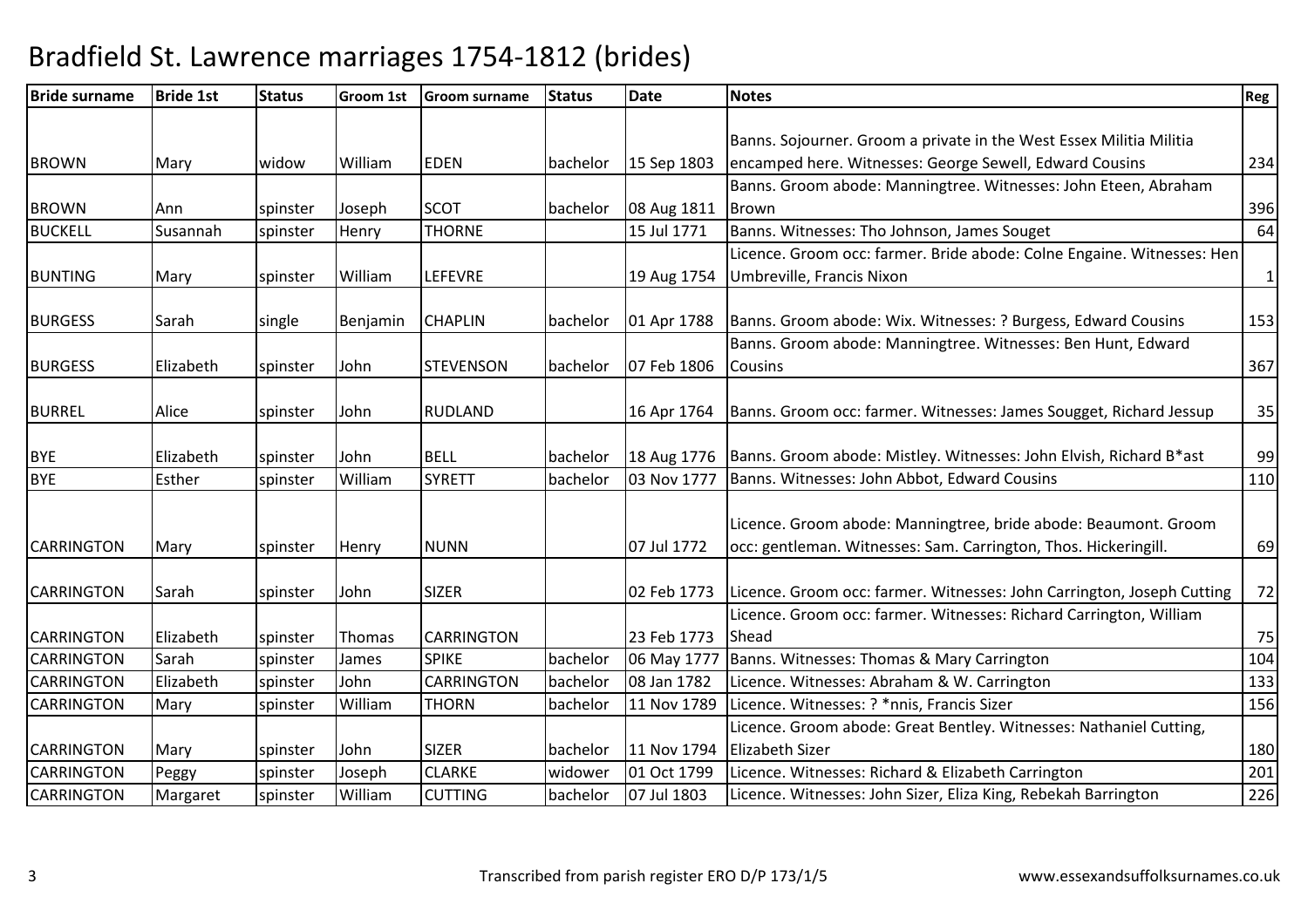| <b>Bride surname</b> | <b>Bride 1st</b> | <b>Status</b> | Groom 1st | <b>Groom surname</b> | <b>Status</b> | <b>Date</b> | <b>Notes</b>                                                                      | <b>Reg</b> |
|----------------------|------------------|---------------|-----------|----------------------|---------------|-------------|-----------------------------------------------------------------------------------|------------|
|                      |                  |               |           |                      |               |             |                                                                                   |            |
| <b>CARTER</b>        | Mary             | spinster      | William   | <b>CARRINGTON</b>    |               | 21 Feb 1764 | Licence. Groom occ: farmer. Witnesses: John Francis, James Sougget                | 34         |
| <b>CARTER</b>        | Elizabeth        | spinster      | Edward    | <b>MARTHEN</b>       | bachelor      | 10 Oct 1777 | Banns: Witnesses: Mary Carter, Edward Cousins                                     | 109        |
|                      |                  |               |           |                      |               |             | Banns. Groom occ: labourer. Bride abode: Little Bromley. Witnesses:               |            |
| <b>CHIPPERTON</b>    | Sarah            | spinster      | Thomas    | <b>BREAME</b>        |               | 19 Feb 1760 | Benjamin Chipperton, William Porter                                               | 24         |
|                      |                  |               |           |                      |               |             | Banns. Groom abode: Wivenhoe. Groom occ: mariner. Witnesses: James                |            |
| <b>CORNELL</b>       | Mary             | spinster      | John      | <b>BISHOP</b>        | single        | 01 Aug 1761 | Cornell, James Sougget                                                            | 28         |
| <b>COUSINS</b>       | Margaret         | spinster      | Joseph    | <b>WHENEY</b>        | bachelor      | 30 Oct 1800 | Banns. Witnesses: Nathaniel & Isaac Cousins                                       | 211        |
|                      |                  |               |           |                      |               |             | Licence. Groom abode: Harwich. Witnesses: Thos & Charles Wing,                    |            |
| <b>COUSINS</b>       | Elizabeth        | spinster      | Matthew   | <b>WING</b>          | bachelor      | 06 Dec 1808 | Margaret Christee                                                                 | 381        |
|                      |                  |               |           |                      |               |             | Banns. Sojourner. Groom a private in the West Essex Militia encamped              |            |
| <b>COWELL</b>        | Sarah            | spinster      | Robert    | <b>CARTER</b>        | bachelor      | 01 Aug 1803 | here. Witnesses: Hannah Carter, Edward Cousins                                    | 228        |
|                      |                  |               |           |                      |               |             | Banns. Sojourner. Groom a private in the East Essex Militia encamped              |            |
| <b>CRACKNELL</b>     | Sarah            | spinster      | Isaac     | <b>WALLER</b>        | bachelor      | 20 Sep 1803 | here. Witnesses: Wm Havers, Edward Cousins                                        | 235        |
| CRESSELL             | Sarah            | spinster      | James     | <b>WILDEN</b>        | bachelor      | 01 Jul 1802 | Banns. Witnesses: William Tayler, Sarah Gaymer                                    | 215        |
| <b>CROSSBORN</b>     | Sarah            | spinster      | Joseph    | <b>ELY</b>           | bachelor      | 28 Oct 1787 | Banns. Witnesses: Wm Woodley, Abraham Webb                                        | 151        |
| <b>CULLINGTON</b>    | Elizabeth        | spinster      | Samuel    | <b>BACON</b>         | bachelor      | 02 Dec 1781 | Banns. Witnesses: Tho Cullington, Edward Cousins                                  | 131        |
| <b>CUTTING</b>       | Mary             | minor         | Benjamin  | <b>CARRINGTON</b>    | bachelor      | 25 Nov 1794 | Licence. Witnesses: John Bishop, Ann Cutting                                      | 181        |
| <b>DAY</b>           | Ann              | widow         | Henry     | <b>HAYWARD</b>       | single        | 25 Jan 1808 | Banns. Witnesses: Wm & Mary Day                                                   | 379        |
| <b>DEATH</b>         | Catherine        | spinster      | George    | <b>KING</b>          | bachelor      | 19 Jul 1799 | Banns. Witnesses: Isaac King, Edward Cousins                                      | 199        |
| <b>DEMAID</b>        | Anne             | spinster      | Daniel    | <b>HOWARD</b>        |               | 20 Feb 1770 | Banns. Groom occ: Labourer. Witnesses: Isaac Howard, James Souget                 | 55         |
| <b>DINES</b>         | Ann              |               | John      | <b>ROWLING</b>       | widower       | 31 Aug 1777 | Banns. Witnesses: William Hardy, Edward Cousins                                   | 106        |
|                      |                  | spinster      |           |                      |               |             |                                                                                   |            |
| <b>DOUBLE</b>        | Mary             | spinster      | Thomas    | COE                  | single        | 10 Oct 1758 | Banns. Groom occ: laboruer. Witnesses: William Coe, James Sougget                 | 16         |
|                      |                  |               |           | <b>MOSLOCK</b>       |               |             |                                                                                   |            |
| <b>DRIVER</b>        | Mary             | spinster      | James     |                      | bachelor      | 30 Jul 1799 | Banns. Groom abode: Beaumont. Witnesses: James Blyth, Ananias Smith               | 200        |
| <b>DUBBLE</b>        | Mary             | spinster      | James     | <b>GAYMER</b>        | bachelor      | 23 Oct 1798 | Banns. Witnesses: John Gaymer, Philip Gayer                                       | 195        |
| <b>DURRELL</b>       | Hannah           | spinster      | Robert    | <b>WRINCH</b>        | bachelor      | 28 Jun 1796 | Licence. Bride abode: Harkstead, Suffolk. Witnesses: R Durrell, F Wrinch          | 185        |
| <b>DYER</b>          | Rachel           | widow         | James     | <b>MIXTER</b>        | widower       | 22 Dec 1789 | Banns. Bride abode: Manningtree. Witnesses: Marier King, Edward<br><b>Cousins</b> | 157        |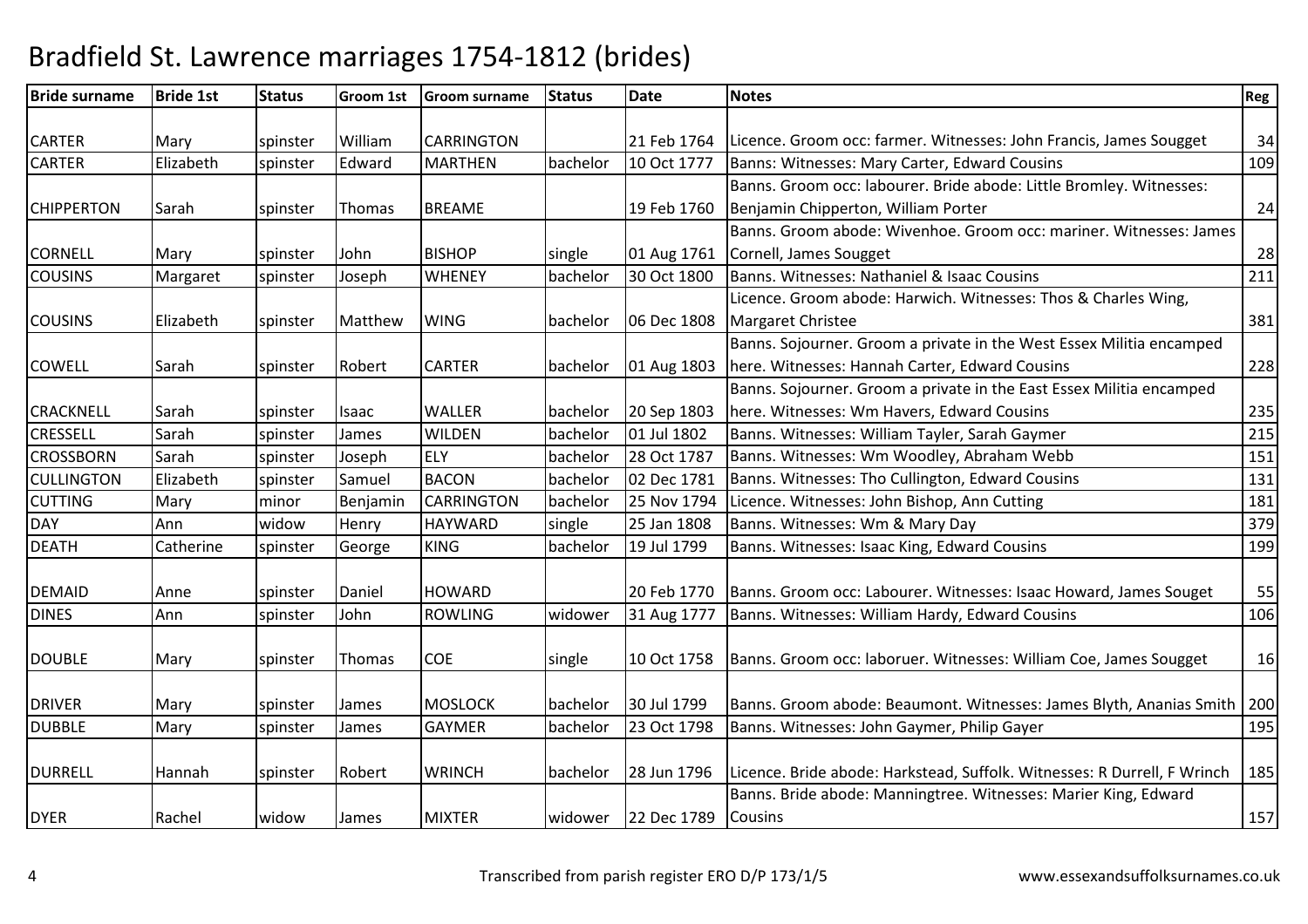| <b>Bride surname</b> | <b>Bride 1st</b> | <b>Status</b> | <b>Groom 1st</b> | <b>Groom surname</b> | <b>Status</b> | <b>Date</b> | <b>Notes</b>                                                                     | Reg |
|----------------------|------------------|---------------|------------------|----------------------|---------------|-------------|----------------------------------------------------------------------------------|-----|
|                      |                  |               |                  |                      |               |             |                                                                                  |     |
| <b>EAGLE</b>         | Mary             | spinster      | Joseph           | <b>WENT</b>          | bachelor      |             | 26 Mar 1812   Banns. Groom abode: Ardleigh. Witnesses: S Studd, Elizabeth Lowkin | 398 |
|                      |                  |               |                  |                      |               |             | Banns. Groom abode: Dovercourt. Witnesses: Samuel Askew, Edward                  |     |
| <b>EDWARDS</b>       | Martha           | spinster      | Isaac            | <b>BUTT</b>          | bachelor      | 25 Oct 1791 | <b>Cousins</b>                                                                   | 167 |
|                      |                  |               |                  |                      |               |             |                                                                                  |     |
|                      |                  |               |                  |                      |               |             | Banns. Groom a private in the West Essex Militia encamped here. Bride            |     |
| <b>ELEMS</b>         | Jane             | spinster      | James            | <b>GIPSON</b>        | bachelor      | 18 Oct 1803 | is a sojourner. Witnesses: John Mills, Edward Cousins                            | 242 |
| <b>ELY</b>           | Hannah           | spinster      | William          | <b>WOODLEY</b>       | bachelor      | 11 Jan 1787 | Banns. Witnesses: James Watling, Edward Cousins                                  | 150 |
|                      |                  |               |                  |                      |               |             | Licence. Groom abode: Mistley. Witnesses: James Farther?, Edward                 |     |
| <b>ELY</b>           | Susan            | spinster      | Edward           | SOUTHGATE            | widower       | 07 Mar 1788 | <b>Cousins</b>                                                                   | 152 |
|                      |                  |               |                  |                      |               |             | Licence. Groom occ: publican. Bride abode: Ramsey. Witnesses: Joseph             |     |
| <b>FAIRS</b>         | Sarah            | spinster      | George           | <b>HOWARD</b>        |               | 01 Jun 1773 | Cutting, William Shead                                                           | 77  |
| <b>FALL</b>          | Sarah            | single        | Thomas           | <b>EVE</b>           | single        | 01 Sep 1775 | Banns. Witness: John Beaument.                                                   | 91  |
| <b>FARRINGTON</b>    | Sarah            | spinster      | Henry            | <b>RUMSEY</b>        | bachelor      | 04 Oct 1785 | Licence. Witnesses: Robert Hardy, Leonard Humm (Nunn?)                           | 145 |
| <b>FENN</b>          | Sarah            | spinster      | John             | <b>EVERITT</b>       | bachelor      | 20 Sep 1790 | Banns. Witnesses: William Shead, Edward Cousins                                  | 162 |
|                      |                  |               |                  |                      |               |             |                                                                                  |     |
|                      |                  |               |                  |                      |               |             | Banns. Groom a corporal in the West Essex Militie encamped here. Bride           |     |
| <b>FINCH</b>         | Sarah            | spinster      | Charles          | <b>BOLINBROKE</b>    | bachelor      | 06 Nov 1803 | is a sojourner. Witnesses: Abr Finch, Edward Cousins                             | 248 |
| <b>FISHER</b>        | Phoebe           | spinster      | William          | <b>FROST</b>         | bachelor      | 16 Oct 1810 | Banns. Witnesses: Jonathan Turner, Edward Cousins                                | 391 |
|                      |                  |               |                  |                      |               |             |                                                                                  |     |
| <b>FOOTS</b>         | Sarah            | spinster      | John             | <b>GRIMSEY</b>       |               | 21 Nov 1780 | Banns. Groom occ: labourer. Witnesses: William Cock, Edward Cousins              | 128 |
|                      |                  |               |                  |                      |               |             | Banns. Groom occ: shoemaker. Witnesses: Abraham Webb, Edward                     |     |
| <b>FOX</b>           | Elizabeth        | spinster      | Paul             | <b>LITTLE</b>        |               | 24 Mar 1774 | <b>Cousins</b>                                                                   | 82  |
|                      |                  |               |                  |                      |               |             | Banns. Groom abode: Wrabness. Witnesses: Jacob Thompson, Edward                  |     |
| <b>FOX</b>           | Elizabeth        | spinster      | Samuel           | SERJEANT             | bachelor      | 29 Jun 1797 | Cousins                                                                          | 191 |
| <b>FOX</b>           | Hannah           | spinster      | Jacob            | <b>COOPER</b>        | bachelor      | 23 Nov 1812 | Banns. Witnesses: James? Cooper, Amelia Fox                                      | 406 |
| <b>FRANCIS</b>       | Mary             | widow         | James            | <b>CORNEL</b>        | widower       | 24 Jan 1809 | Banns. Witnesses: John & Sarah Angier                                            | 382 |
|                      |                  |               |                  |                      |               |             | Banns. Groom abode: Wix. Groom occ: labourer. Witnesses: Hen                     |     |
| <b>FROST</b>         | Sarah            | spinster      | Philip           | <b>JOHNSON</b>       | single        | 19 Sep 1758 | Umfreville, James Sougget                                                        | 15  |
| <b>FROST</b>         | Mary             |               | Samuel           | <b>BRADBROOKE</b>    |               | 23 Aug 1780 | Banns. Witnesses: John Bradbrooke, Edward Cousins                                | 125 |
| <b>FROST</b>         | Mary             | spinster      | John             | <b>BARKER</b>        | bachelor      | 15 May 1812 | Banns. Witnesses: Daniel Burgess, Edward Cousins                                 | 399 |
| <b>GAME</b>          | Sarah            | spinster      | Philip           | <b>GAYMER</b>        | bachelor      | 25 Oct 1799 | Banns. Witnesses: Thomas Mills, Hannah Gaymer                                    | 203 |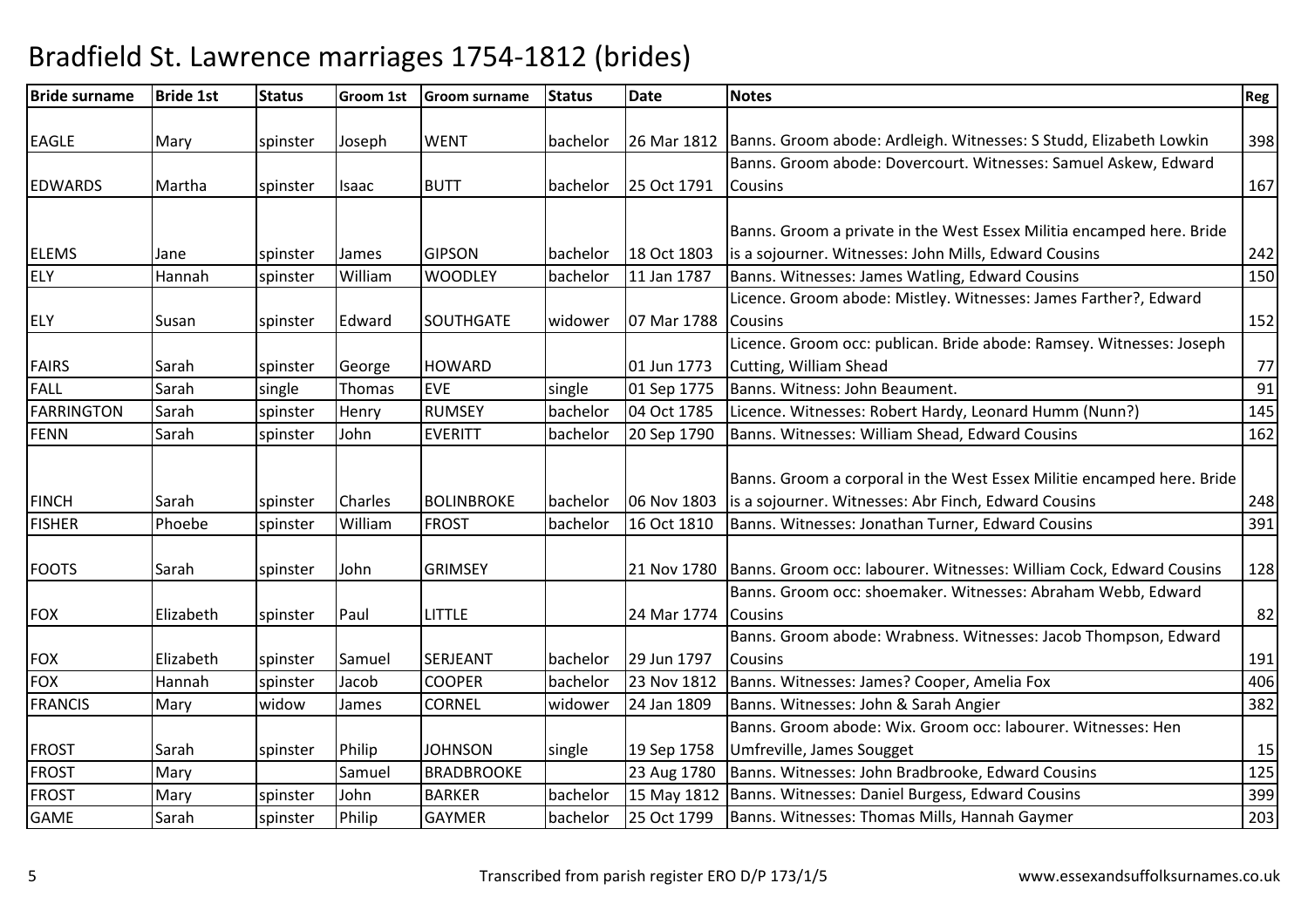| <b>Bride surname</b> | <b>Bride 1st</b> | <b>Status</b> | <b>Groom 1st</b> | <b>Groom surname</b> | <b>Status</b> | <b>Date</b> | <b>Notes</b>                                                             | Reg |
|----------------------|------------------|---------------|------------------|----------------------|---------------|-------------|--------------------------------------------------------------------------|-----|
| <b>GARNHAM</b>       | Martha           | spinster      | John             | <b>GARRARD</b>       | bachelor      | 23 Oct 1804 | Banns. Witnesses: Wm Walford, Sarah Smith                                | 358 |
| <b>GAYMER</b>        | Hannah           | spinster      | William          | <b>TAYLOR</b>        | bachelor      | 21 Sep 1802 | Licence. Witnesses: Ann Taylor, Jn Orms                                  | 218 |
|                      |                  |               |                  |                      |               |             | Banns. Groom abode: West Mersea. Witnesses: Abraham Tweed,               |     |
| <b>GAYMER</b>        | Mary             |               | James            | <b>WADE</b>          |               | 21 Nov 1806 | <b>Edward Cousins</b>                                                    | 372 |
|                      |                  |               |                  |                      |               |             |                                                                          |     |
| <b>GENTREE</b>       | Sarah            | spinster      | William          | <b>WEAVER</b>        | bachelor      | 30 Sep 1788 | Banns. Groom abode: Walton le Soken. Witnesses: Edward Cousins           | 154 |
|                      |                  |               |                  |                      |               |             |                                                                          |     |
| <b>GILBERT</b>       | Rebecca          | spinster      | William          | <b>TORBALL</b>       | bachelor      | 26 Jun 1792 | Banns. Groom abode: Wix. Witnesses: Thos Smith, Edward Cousins           | 173 |
|                      |                  |               |                  |                      |               |             | Banns. Groom a private in the East Essex Militia encamped here. Bride    |     |
| <b>GOLDACRE</b>      |                  | spinster      | John             | PASFIELD             | bachelor      | 18 Oct 1803 | abode: Rettendon. Witnesses: John Mills, Edward Cousins                  | 241 |
|                      | Mary             |               |                  |                      |               |             |                                                                          |     |
| <b>GOOGE</b>         | Mary             | widow         | Thomas           | <b>KING</b>          | widower       | 20 Jul 1800 | Banns. Witnesses: John Turner, Edward Cousins. Groom occ: thatcher       | 207 |
| <b>GOOGE</b>         | Esther           | spinster      | Samuel           | <b>SAWYER</b>        | bachelor      | 27 Oct 1800 | Banns. Witnesses: James Wilden, Edward Cousins                           | 210 |
| <b>GOSLING</b>       | Mary             | spinster      | John             | <b>TAYLOR</b>        | bachelor      | 07 Dec 1810 | Banns. Witnesses: William Gould, Samuel Gosling                          | 393 |
|                      |                  |               |                  |                      |               |             | Banns. Groom abode: Mistley. Groom occ: labourer. Witnesses: Thomas      |     |
| GOSS                 | Elizabeth        | spinster      | Henry            | SAWYER               |               | 10 Oct 1764 | Goss, James Sougget                                                      | 39  |
| GOSS                 | Elizabeth        | spinster      | James            | <b>ASHELY</b>        | bachelor      | 02 Jan 1800 | Banns. Witnesses: John & Mary Gross                                      | 205 |
|                      |                  |               |                  |                      |               |             | Banns. Groom abode: Mistley. Witnesses: Charles Byford, Edward           |     |
| <b>GOUGE</b>         | Elizabeth        | spinster      | Henry            | SAWYER               | bachelor      | 07 Aug 1792 | <b>Cousins</b>                                                           | 174 |
|                      |                  |               |                  |                      |               |             |                                                                          |     |
|                      |                  |               |                  |                      |               |             | Licence. Groom occ: carpenter. Groom abode: Saxmundham, Suffolk.         |     |
| <b>GREEN</b>         | Mary             | spinster      | Richard          | <b>ROBERTS</b>       |               | 19 Jul 1755 | Bride abode: Wrabness. Witnesses: John Lucas, Francis Nixon              | 7   |
|                      |                  |               |                  |                      |               |             |                                                                          |     |
|                      |                  |               |                  |                      |               |             | Banns. Groom a private in the Easr Essex Militia encamped here. Bride is |     |
| <b>GREEN</b>         | Charlotte        | spinster      | George           | <b>ARGENT</b>        | bachelor      | 03 Nov 1803 | a sojourner. Witnesses: Johanna Want, Edward Cousins                     | 246 |
|                      |                  |               |                  |                      |               |             | Banns. Groom occ: Labourer. Witnesses: George Howard, Edward             |     |
| <b>GRIMSEY</b>       | Elizabeth        | spinster      | Thomas           | <b>OSBORN</b>        |               | 20 Nov 1772 | <b>Cousins</b>                                                           | 71  |
|                      |                  |               |                  |                      |               |             | Banns. Groom occ: labourer. Witnesses: Thomas Holden, George             |     |
| <b>GRIMSEY</b>       | Mary             | spinster      | Joseph           | <b>WILLIS</b>        |               | 09 Jul 1773 | Howard                                                                   | 78  |
| <b>GUNFIELD</b>      | Elizabeth        | spinster      | John             | <b>GOBY</b>          | widower       | 11 Nov 1806 | Banns. Witnesses: Charles Hedge, Edward Cousins                          | 370 |
| <b>HALL</b>          | Mary             | single        | Thomas           | <b>PATTERSON</b>     | widower       |             | 25 Nov 1776   Banns. Witness: Edward Cousins                             | 100 |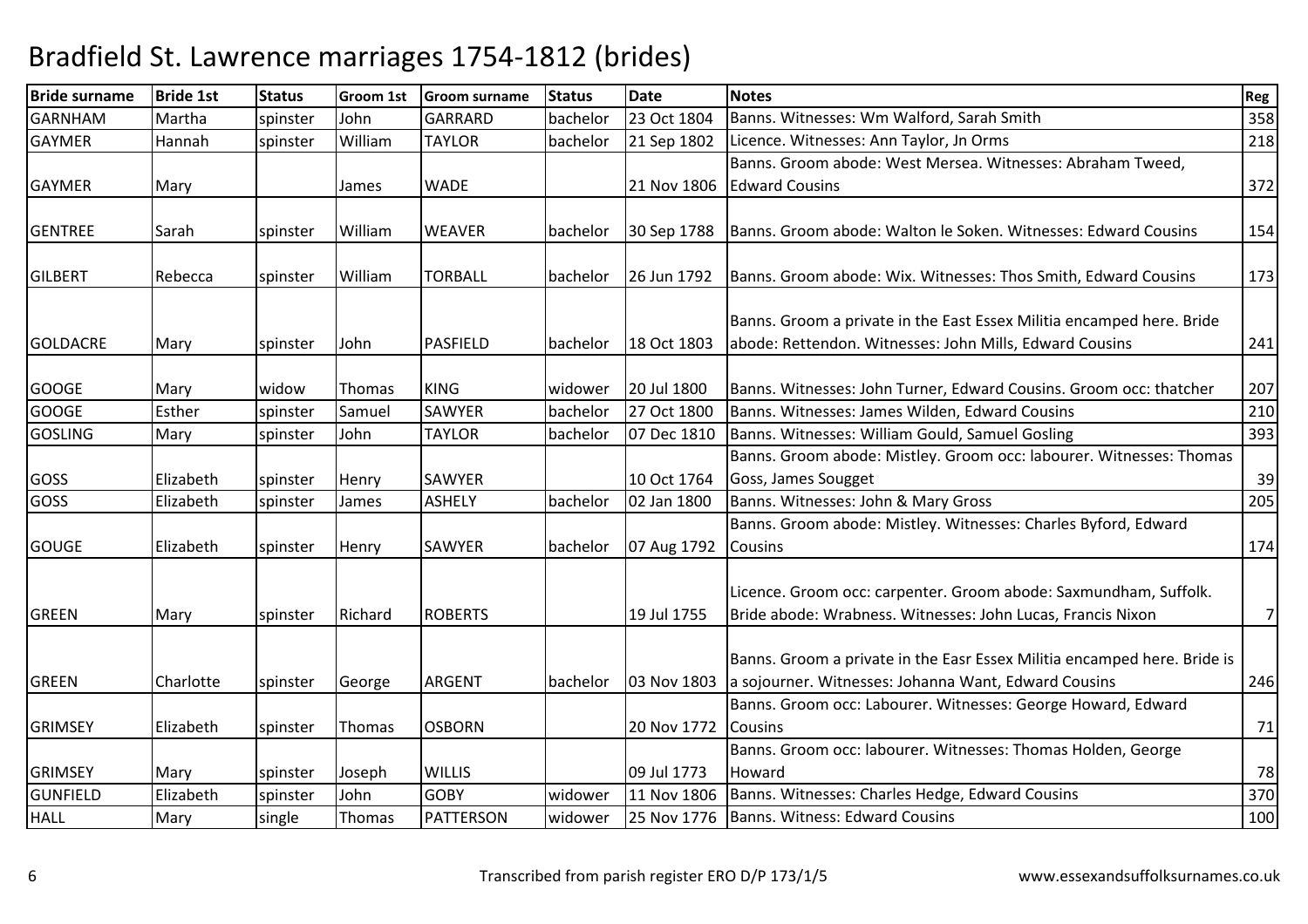| <b>Bride surname</b> | <b>Bride 1st</b> | <b>Status</b> | <b>Groom 1st</b> | <b>Groom surname</b> | <b>Status</b> | <b>Date</b> | <b>Notes</b>                                                                             | Reg            |
|----------------------|------------------|---------------|------------------|----------------------|---------------|-------------|------------------------------------------------------------------------------------------|----------------|
| <b>HALLS</b>         | Sarah            | single        | Daniel           | <b>WILES</b>         | single        | 18 Oct 1774 | Banns. Witnesses: John Plumer, Edward Cousins                                            | 87             |
|                      |                  |               |                  |                      |               |             | Licence. Groom abode: Kirby. Witnesses: Wm. Thompson, Edward                             |                |
| <b>HAM</b>           | Hannah           | widow         | James            | <b>THOMPSON</b>      | bachelor      | 06 Apr 1807 | <b>Cousins</b>                                                                           | 374            |
|                      |                  |               |                  |                      |               |             |                                                                                          |                |
| <b>HAMMOND</b>       | Mary             | spinster      | John             | <b>CARRINGTON</b>    | bachelor      |             | 14 May 1782  Licence. Groom abode: Mistley. Witnesses: James Spike, Edward Cousins   135 |                |
|                      |                  |               |                  |                      |               |             | Banns. Groom occ: wheelwright. Witnesses: George Howard, Edward                          |                |
| <b>HANCE</b>         | Anne             | spinster      | Robert           | LAIT                 |               | 12 Oct 1773 | <b>I</b> Cousins                                                                         | 80             |
|                      |                  |               |                  |                      |               |             | Licence. Groom abode: St. Botolfs *Idgate, London. Witnesses: John                       |                |
| <b>HARDY</b>         | Sarah            | spinster      | Robert           | <b>WIGHT</b>         |               |             | 06 Mar 1773   Wight, Sam Ga*aul*                                                         | 76             |
|                      |                  |               |                  |                      |               |             | Licence. Groom abode: Little Bromley. Witnesses: Nathl Grubb, Robt                       |                |
| <b>HARDY</b>         | Mary             | widow         | Benjamin         | <b>CARRINGTON</b>    | widower       | 13 Nov 1775 | <b>Hardy</b>                                                                             | 95             |
|                      |                  |               |                  |                      |               |             | Licence. Groom abode: Brantham, Suffolk. Witnesses: William                              |                |
| <b>HARDY</b>         | Rebecca          | minor         | Robert           | <b>HOWARD</b>        | bachelor      |             | 15 May 1799 Carrington, Elizabeth Thompson                                               | 198            |
|                      |                  |               |                  |                      |               |             | Licence. Groom abode: Dickleburgh, Norfolk. Witnesses: Robt Hardy jnr,                   |                |
| <b>HARDY</b>         | Hannah           | spinster      | George           | <b>BURT</b>          | bachelor      | 08 Sep 1812 | Maria Hardy                                                                              | 402            |
|                      |                  |               |                  |                      |               |             | Banns. Groom abode: Chelmsford. Witnesses: John Church, John                             |                |
| <b>HARRINGTON</b>    | Phoebe Ann       | spinster      | Benjamin         | <b>HART</b>          | bachelor      | 28 Feb 1809 | Lownds, plus 2 more.                                                                     | 383            |
|                      |                  |               |                  |                      |               |             |                                                                                          |                |
| <b>HARSANT</b>       | Lucy             | spinster      | William          | <b>POPPY</b>         | bachelor      | 22 Sep 1812 | Banns. Groom abode: Dovercourt. Witnesses: Thos Harsant, Susan Shead 403                 |                |
| <b>HARVEY</b>        | Rose             | spinster      | George           | <b>LUNGLEY</b>       | widower       | 17 Apr 1792 | Banns. Groom abode: Wix. Witnesses: John Fox, Mary Lungley                               | 171            |
| <b>HASTE</b>         | Mary             | spinster      | Stephen          | <b>POTTER</b>        | bachelor      | 05 Feb 1778 | Banns. Witnesses: Anna Haste, Anna Hast                                                  | 113            |
|                      |                  |               |                  |                      |               |             | Banns. Groom occ: shoemaker. Witnesses: Hen Umbreville, James                            |                |
| <b>HAWS</b>          | Elizabeth        | spinster      | William          | <b>SMITH</b>         |               | 11 Sep 1754 | Sougget                                                                                  | $\overline{2}$ |
| <b>HEAD</b>          | Sarah            | spinster      | Samuel           | <b>KING</b>          |               | 13 Jan 1759 | Licence. Witnesses: Josiah King, John Aldous                                             | 17             |
|                      |                  |               |                  |                      |               |             |                                                                                          |                |
| <b>HEWIT</b>         | Elizabeth        | spinster      | Philip           | <b>MAN</b>           | single        | 23 Apr 1761 | Banns. Groom occ: labourer. Witnesses: John Lownds, James Sougget                        | $27$           |
| <b>HICKES</b>        | Ann              | widow         | Barzillai        | <b>CARRINGTON</b>    | widower       | 14 Feb 1804 | Banns. Witnesses: Jno Warner jnr, Edward Cousins                                         | 355            |
| <b>HINES</b>         | Mary             | widow         | John             | <b>SEAGERS</b>       | single        | 22 Oct 1778 | Banns. Witnesses: Ezekiel Hunnibal, Edward Cousins                                       | 115            |
|                      |                  |               |                  |                      |               |             | Banns. Groom occ: thatcher. Bride abode: Manningtree. Witnesses:                         |                |
| <b>HOLDEN</b>        | Sarah            | spinster      | Thomas           | <b>KING</b>          | single        |             | 13 Mar 1762 Joseph King, James Sougget                                                   | 30             |
|                      |                  |               |                  |                      |               |             | Banns. Groom abode: Wix. Groom occ: wheelwright. Witnesses: Josiah                       |                |
| <b>HOWARD</b>        | Mary             | spinster      | Robert           | <b>COOK</b>          | single        |             | 18 Dec 1759   King, James Sougget                                                        | 20             |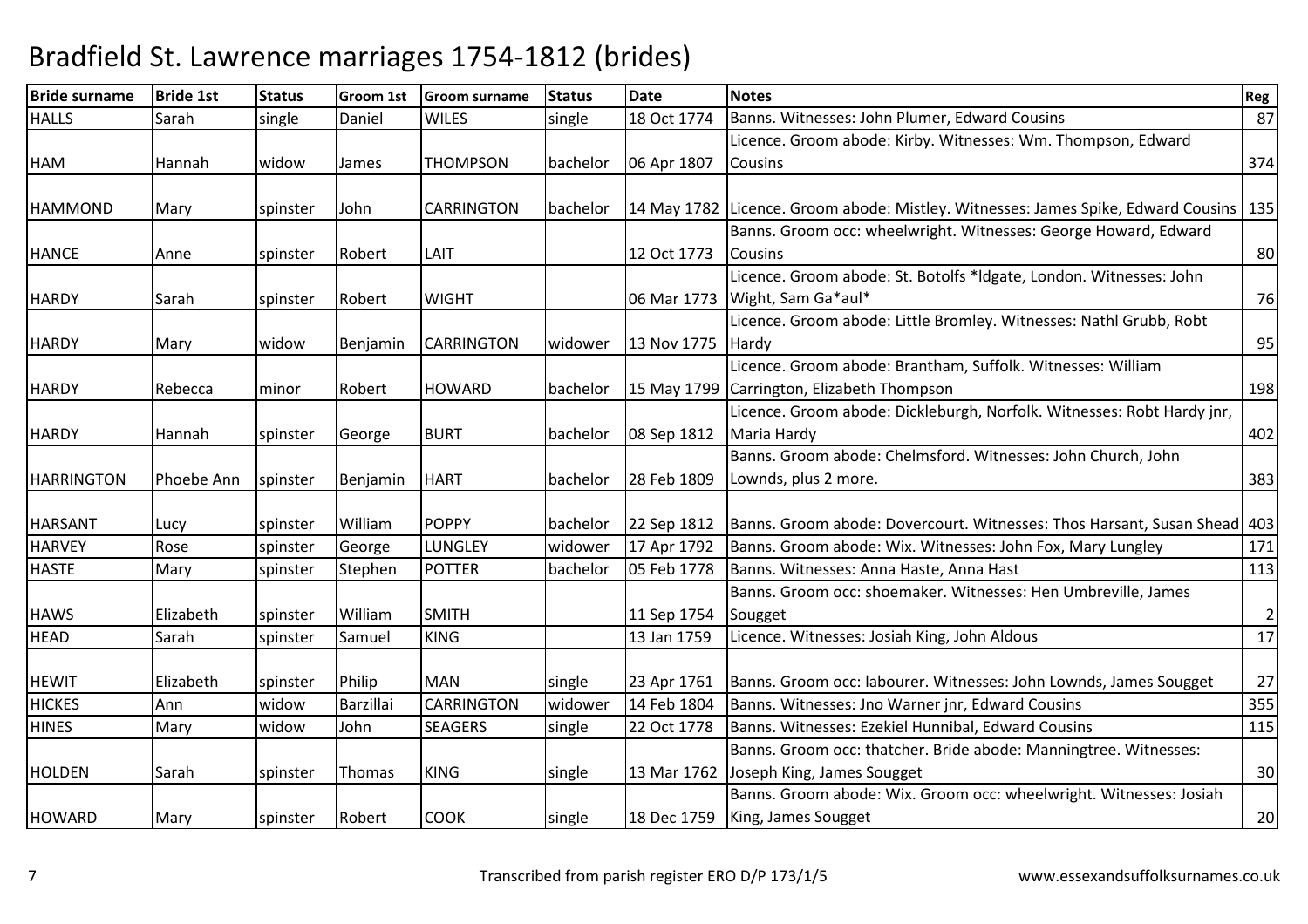| <b>Bride surname</b> | <b>Bride 1st</b> | <b>Status</b> | Groom 1st    | <b>Groom surname</b> | <b>Status</b> | <b>Date</b> | <b>Notes</b>                                                                   | <b>Reg</b> |
|----------------------|------------------|---------------|--------------|----------------------|---------------|-------------|--------------------------------------------------------------------------------|------------|
|                      |                  |               |              |                      |               |             |                                                                                |            |
| <b>HOWARD</b>        | Elizabeth        | spinster      | John         | <b>KING</b>          | single        | 12 Oct 1762 | Banns. Groom occ: labourer. Witnesses: Josiah King, James Sougget              | 31         |
|                      |                  |               |              |                      |               |             | Banns. Groom occ: labourer. Witnesses: Edward Cousins, George                  |            |
| <b>HOWARD</b>        | Sarah            | spinster      | <b>James</b> | <b>SMITH</b>         |               | 18 Dec 1766 | Howard                                                                         | 46         |
| <b>HOWARD</b>        | Elizabeth        | single        | Thomas       | <b>HOLDEN</b>        | single        | 04 Oct 1774 | Banns. Witnesses: James Smith, Edward Cousins                                  | 85         |
| <b>HOWARD</b>        | Mary             | single        | Stephen      | <b>ROBERTSON</b>     | single        | 27 Oct 1774 | Banns. Witnesses: William Gosnell, James Aldous                                | 88         |
| <b>HOWARD</b>        | Elizabeth        | spinster      | Thomas       | <b>HOLDING</b>       | widower       | 30 Sep 1790 | Banns. Witnesses: James Robertston, Edward Cousins                             | 163        |
| <b>HUGIGO</b>        | Mary             | spinster      | William      | <b>POTTER</b>        | bachelor      | 16 May 1776 | Banns. Witnesses: Jeremiah Howgego, Edward Cousins                             | 96         |
| <b>HURRELL</b>       | Susan            | widow         | John         | <b>GOULD</b>         | widower       | 03 May 1803 | Banns. Witnesses: Elizabeth Britton, Edward Cousins                            | 225        |
| <b>HUTCHINGSON</b>   | Sarah            | spinster      | Pilgrim      | <b>DADIE</b>         |               | 16 Jan 1768 | Banns. Groom occ: carpenter. Witnesses: William Rumsey, John Warding           | 52         |
|                      |                  |               |              |                      |               |             | Banns. Groom abode: Wrabness. Groom occ: labourer. Witnesses:                  |            |
| <b>JENNENS</b>       | Sarah            | spinster      | John         | <b>BRADBROOK</b>     |               | 31 Jan 1772 | Ottaray Jennens, Joseph Patterson?                                             | 68         |
| <b>JERMAN</b>        | Mary             | spinster      | William      | <b>LOTT</b>          | bachelor      | 05 Oct 1790 | Banns. Witnesses: Abraham Webb, Edward Cousins                                 | 165        |
|                      |                  |               |              |                      |               |             | Banns. Groom abode: Beaumont. Witnesses: William Applewhite,                   |            |
| <b>JESSUP</b>        | Anne             | spinster      | James        | <b>SPOONER</b>       |               | 08 Oct 1771 | George Howard                                                                  | 66         |
| <b>JESSUP</b>        | Mary             | spinster      | William      | APPLEWHITE           |               | 09 Feb 1773 | Banns. Groom occ: carpenter. Witnesses: Robert Hardy, George Howard            | 73         |
| <b>JESSUP</b>        | Rebecca          | spinster      | John         | ARREY                | bachelor      | 11 Oct 1810 | Banns. Witnesses: Sarah Applewhite, Abraham Tweed                              | 390        |
| <b>JOHNSON</b>       | Elizabeth        | spinster      | William      | <b>PORTER</b>        | bachelor      | 05 Oct 1812 | Banns. Witnesses: James & Maria Prigg                                          | 404        |
| <b>JONES</b>         | Mary             | widow         | James        | <b>ROBERTSON</b>     | bachelor      | 27 Mar 1780 | Banns. Witnesses: George Howard, Edward Cousins                                | 123        |
| <b>JONES</b>         | Elizabeth        | widow         | Benjamin     | <b>FLURRY</b>        | widower       | 11 Nov 1806 | Banns. Witnesses: Paul Little, Edward Cousins                                  | 369        |
| <b>KEEBELL</b>       | Mary             | spinster      | Samuel       | <b>YELL</b>          | bachelor      | 05 Mar 1805 | Banns. Witnesses: Willm Lewis, Susanna Yell                                    | 360        |
| <b>KEEBLE</b>        | Abigail          | single        | William      | <b>EVERITT</b>       | single        | 08 Dec 1774 | Licence. Witnesses: Saml Wrinch, John Coppin                                   | 90         |
|                      |                  |               |              |                      |               |             | Banns. Groom abode: St. Osyth. Witnesses: Henry Umfreville, James              |            |
| <b>KING</b>          | Hannah           | spinster      | George       | <b>GRAY</b>          | widower       | 13 Jul 1755 | Sougget                                                                        | $6 \mid$   |
| <b>KING</b>          | Elizabeth        | spinster      | Shadrach     | <b>SHARP</b>         | single        | 27 Feb 1759 | Banns. Witnesses: H Umfreville, James Sougget                                  | 18         |
| <b>KING</b>          | Mary             | spinster      | Henry        | <b>HOUCHIN</b>       |               | 29 Oct 1769 | Banns. Groom occ: labourer. Witnesses: John Coppin, Sarah King                 | 53         |
| <b>KING</b>          | Sarah            | spinster      | John         | <b>DRIVER</b>        |               |             | 12 Dec 1769   Banns. Groom occ: labourer. Witnesses: John Turner, James Souget | 54         |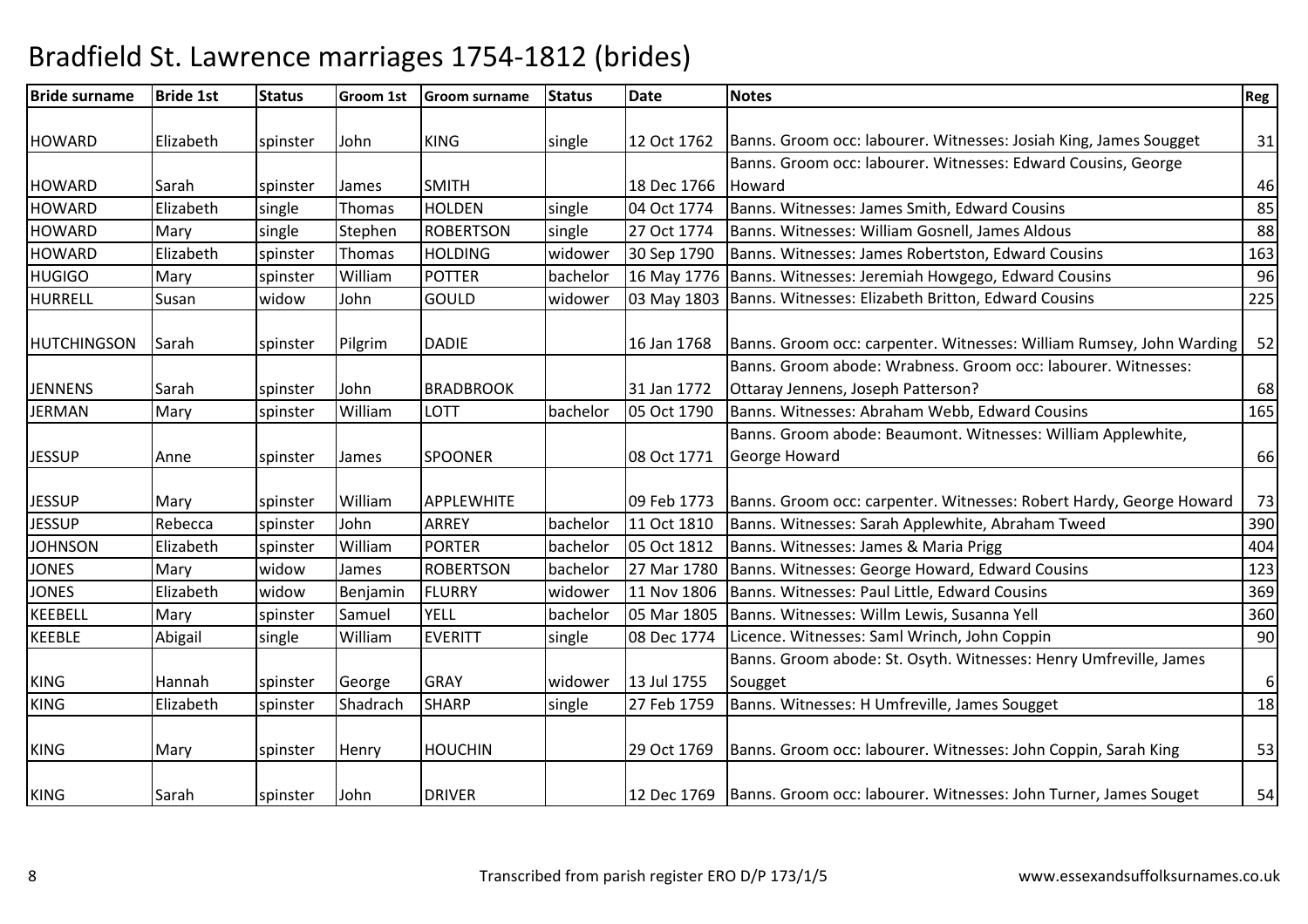| <b>Bride surname</b> | <b>Bride 1st</b> | <b>Status</b> | Groom 1st | <b>Groom surname</b> | <b>Status</b> | <b>Date</b> | <b>Notes</b>                                                                | Reg |
|----------------------|------------------|---------------|-----------|----------------------|---------------|-------------|-----------------------------------------------------------------------------|-----|
|                      |                  |               |           |                      |               |             | Banns. Groom occ: both labourer & thatcher. Witnesses: Thomas King,         |     |
| <b>KING</b>          | Mary             | spinster      | Robert    | <b>GOULET</b>        |               | 03 Apr 1771 | James Souget                                                                | 63  |
| <b>KING</b>          | Lucretia         | spinster      | Thomas    | <b>PATTERSON</b>     | bachelor      | 09 Oct 1775 | Licence. Witnesses: George Howard, Edward Cousins                           | 92  |
|                      |                  |               |           |                      |               |             |                                                                             |     |
| <b>KING</b>          | Hannah           | spinster      | Robert    | <b>ROSE</b>          | bachelor      | 28 Oct 1794 | Banns. Groom abode: Mistley. Witnesses: Thos Osborn, Edward Cousins         | 179 |
|                      |                  |               |           |                      |               |             |                                                                             |     |
| <b>KING</b>          | Mary             | spinster      | Joseph    | <b>CLARKE</b>        | bachelor      | 12 Oct 1796 | Banns. Groom abode: Mistley. Witnesses: Robert Clarke, Edward Cousins   187 |     |
| <b>KING</b>          | Sarah            | spinster      | William   | <b>KING</b>          | widower       | 01 Apr 1806 | Banns. Witnesses: Joseph Rudland, Mary King                                 | 368 |
| <b>KING</b>          | Hannah           |               | John      | <b>FOX</b>           | single        | 18 Nov 1806 | Banns. Witnesses: Joseph Jordan, Ann Fox                                    | 371 |
| <b>KING</b>          | Susan            | spinster      | Jonathan  | <b>TURNER</b>        | bachelor      | 01 Nov 1811 | Banns. Witnesses: David & John King                                         | 397 |
|                      |                  |               |           |                      |               |             | Banns. Groom a private in the East Essex Militia encamped here.             |     |
| <b>LAMBERT</b>       | Grace            | widow         | Henry     | <b>MANDY</b>         | bachelor      | 26 Jul 1803 | Witnesses: John Mumgord, Edward Cousins                                     | 227 |
|                      |                  |               |           |                      |               |             | Banns. Groom abode: Little Oakley. Groom occ: labourer. Witnesses:          |     |
| <b>LAND</b>          | Susannah         | spinster      | Joseph    | <b>FOSSGATE</b>      | single        | 29 Jan 1760 | Martha Land, James Sougget                                                  | 23  |
|                      |                  |               |           |                      |               |             | Banns. Groom abode: Mistley. Groom occ: labourer. Witnesses: Jasper?        |     |
| <b>LAND</b>          | Martha           | spinster      | Joseph    | <b>BAGLEY</b>        |               | 06 Oct 1767 | Bugess?, James Sougget                                                      | 48  |
| LAY                  | Mary             | spinster      | William   | <b>SMITH</b>         | widower       | 27 Oct 1797 | Banns. Witnesses: John Mason, Edward Cousins                                | 192 |
| LE FEVRE             | Martha           | widow         | James     | <b>MIXTER</b>        | widower       | 04 May 1780 | Banns. Witnesses: John Naylor, Edward Cousins                               | 124 |
|                      |                  |               |           |                      |               |             | Banns. Groom a private in the West Essex Militia encamped here.             |     |
| LEWIS                | Susan            | spinster      | Paul Junr | <b>LITTLE</b>        | bachelor      | 11 Oct 1803 | Witnesses: Paul Little, Edward Cousins                                      | 240 |
| <b>LILLEY</b>        | Ann              | widow         | John      | <b>FARROWS</b>       | widower       | 23 Oct 1785 | Banns. Witnesses: Edward & John Cousins                                     | 147 |
| <b>LOUNDS</b>        | Sarah            | spinster      | John      | <b>GAYMER</b>        | bachelor      | 26 Mar 1799 | Banns. Groom abode: Mistley. Witnesses: Ann & Richd Lownds                  | 197 |
|                      |                  |               |           |                      |               |             |                                                                             |     |
| <b>LOWNDES</b>       | Sarah            | spinster      | William   | <b>COCK</b>          |               | 13 Nov 1770 | Banns. Groom occ: butcher. Witnesses: George Howard, James Souget           | 61  |
| <b>LOWNDS</b>        | Sarah            | widow         | Robert    | <b>WILDING</b>       | bachelor      | 10 Oct 1785 | Banns. Witnesses: Robert Durrant, Edward Cousins                            | 146 |
| <b>MARTIN</b>        | Elizabeth        | single        | William   | <b>PECK</b>          | widower       | 22 Sep 1777 | Banns. Groom abode: Wix. Witnesses: Paul Little, John Turner                | 108 |
| <b>MILLION</b>       | Mary             | spinster      | Samuel    | SERJEANT             | widower       | 19 May 1801 | Banns. Witnesses: David Rowlen, Mary Starling                               | 212 |
|                      |                  |               |           |                      |               |             | Banns. Groom abode: Walton le Soke. Witnesses: John Mills, Edward           |     |
| <b>MILLS</b>         | Elizabeth        | spinster      | William   | <b>TURNER</b>        | bachelor      | 01 Oct 1793 | <b>Cousins</b>                                                              | 177 |
|                      |                  |               |           |                      |               |             |                                                                             |     |
| <b>MIXTER</b>        | Sarah            | single        | William   | <b>SHEAD</b>         | single        | 01 Jul 1774 | Banns. Groom occ: Blacksmith. Witnesses: John Aldous, George Howard         | 83  |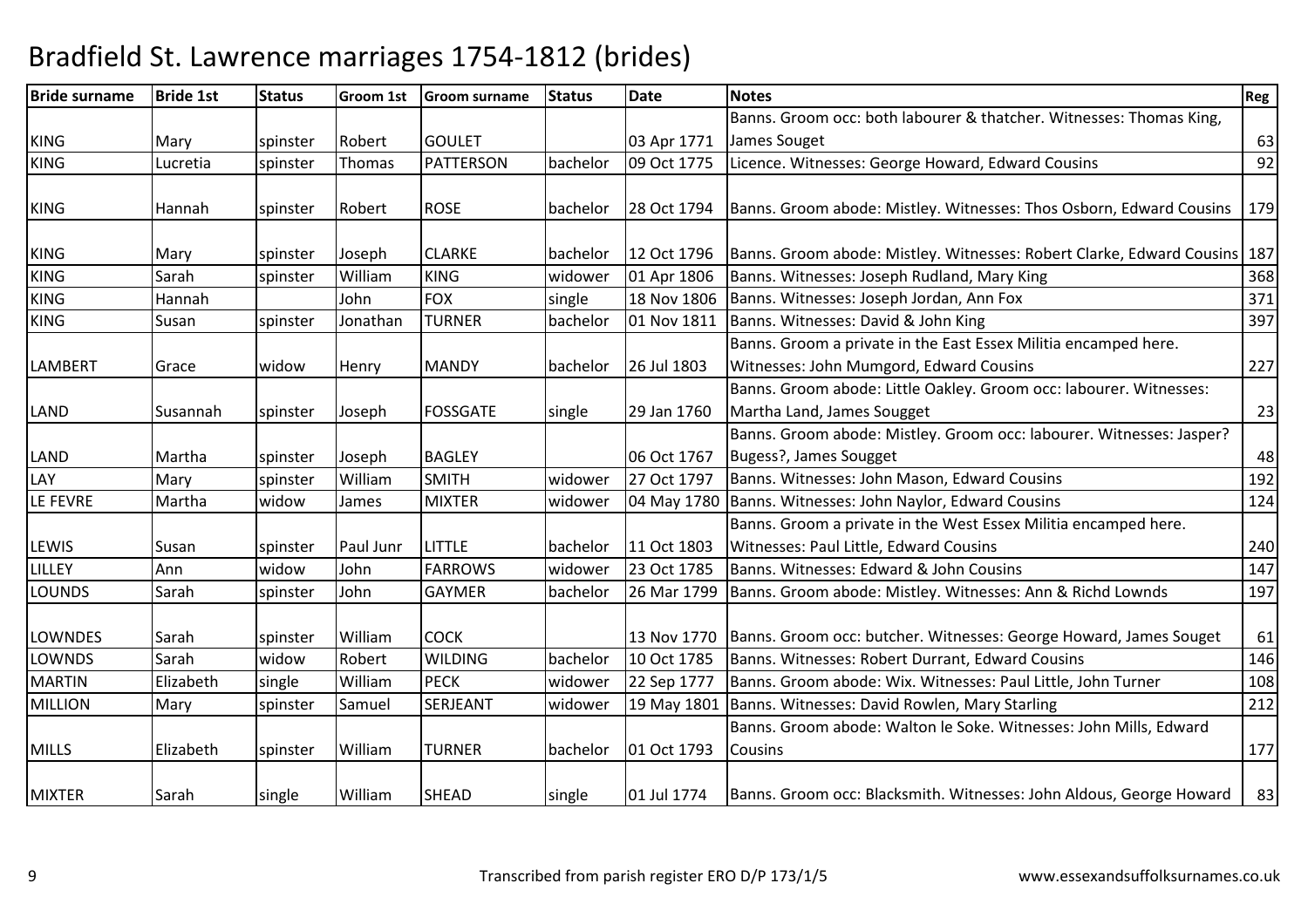| <b>Bride surname</b> | <b>Bride 1st</b> | <b>Status</b> | <b>Groom 1st</b> | <b>Groom surname</b> | <b>Status</b> | <b>Date</b>       | <b>Notes</b>                                                                                                                      | Reg |
|----------------------|------------------|---------------|------------------|----------------------|---------------|-------------------|-----------------------------------------------------------------------------------------------------------------------------------|-----|
|                      |                  |               |                  |                      |               |                   | Licence. Groom abode: St. Anne's, Watling Street, London. Witnesses:                                                              |     |
| <b>MIXTURE</b>       | Mary             | spinster      | William          | <b>JONES</b>         |               | 31 Aug 1770       | William Shead, James Mixture                                                                                                      | 59  |
|                      |                  |               |                  |                      |               |                   | Licence. Groom occ: labourer. Witnesses: George Howard, James                                                                     |     |
| <b>MORGAN</b>        | Mary             | spinster      | Joseph           | <b>KING</b>          |               | 20 Apr 1765       | Sougget                                                                                                                           | 42  |
|                      |                  |               |                  |                      |               |                   |                                                                                                                                   |     |
| <b>MORGAN</b>        | Mary             | spinster      | Samuel           | <b>LUNGLEY</b>       |               | 12 Oct 1766       | Banns. Groom occ: labourer. Witnesses: Joseph King, James Sougget                                                                 | 45  |
| <b>MORGAN</b>        | Elizabeth        | spinster      | John             | <b>BASKETT</b>       | bachelor      | 12 Nov 1775       | Banns. Witnesses: Robert Goulet, Edward Cousins                                                                                   | 94  |
| <b>MORGAN</b>        | Ann              | spinster      | John             | <b>GOSNALL</b>       | bachelor      | 24 Jun 1777       | Banns. Witnesses: Robt Gowlett, Edward Cousins                                                                                    | 105 |
| <b>MURRELS</b>       | Margaret         | spinster      | David            | <b>KING</b>          |               | 10 Aug 1772       | Banns. Witnesses: William Bowers, Edward Cousins                                                                                  | 70  |
| <b>NAYLOR</b>        | Martha           | single        | Lewis            | LE FEVRE             | widower       | 02 Sep 1777       | Banns. Witnesses: Richard Jessup, Edward Cousins                                                                                  | 107 |
| <b>NEAVERD</b>       | Elizabeth        | single        | Samuel           | <b>ORFORD</b>        | single        | 30 Sep 1774       | Banns. Witnesses: Paul Little, Edward Cousins                                                                                     | 84  |
| <b>NEWTON</b>        | Mary             | spinster      | William          | <b>BENSLEY</b>       | bachelor      | 03 Nov 1803       | Banns. Groom a private in the East Essex Militia encamped here. Bride is<br>a sojourner. Witnesses: George Argent, Edward Cousins | 245 |
|                      |                  |               |                  |                      |               |                   |                                                                                                                                   |     |
| <b>NIGHTINGALE</b>   | Ann              | spinster      | Henry            | <b>OFFICE</b>        | bachelor      | 05 Oct 1812       | Banns. Groom abode: Wix. Witnesses: John Nightingale, Sarah Chaplin                                                               | 405 |
| <b>NORMAN</b>        | Mary             | spinster      | William          | <b>CLARKE</b>        | bachelor      | 13 Feb 1804       | Banns. Witnesses: Sarah Norman, Edward Cousins                                                                                    | 354 |
| <b>NUN</b>           | Any              | spinster      | Lancelot         | <b>GILBERT</b>       |               | 29 Oct 1765       | Banns. Groom occ: labourer. Witnesses: John Nunn, James Sougget                                                                   | 44  |
| <b>NUNN</b>          | Elizabeth        | spinster      | Jeremiah         | <b>FOAKER</b>        | bachelor      | 06 Nov 1777       | Licence. Groom abode: Manningtree. Witnesses: Eliz Blyth, Eliz Salmon                                                             | 111 |
| <b>NUNN</b>          | Ann              | spinster      | Robert           | <b>BRIGHTWELL</b>    | bachelor      | 17 Oct 1782       | Banns. Witnesses: James Aldous, John Nunn                                                                                         | 137 |
| <b>NUNN</b>          | Mary             | spinster      | John             | <b>WISSTOCK</b>      | bachelor      | 09 Nov 1783       | Licence. Groom abode: Harwich. Witnesses: John Nunn, Edward Cousins                                                               | 139 |
| <b>OLIVER</b>        | Rebecca          | spinster      | Charles          | <b>BROWN</b>         | widower       | 06 Jan 1791       | Banns. Witnesses: Elizabeth Oliver, Edward Cousins                                                                                | 166 |
| <b>ORFORD</b>        | Elizabeth        | spinster      | Richard          | <b>FOX</b>           |               | 27 Jun 1770       | Banns. Groom occ: fisherman. Witnesses: George Howard, James Souget                                                               | 58  |
| <b>OSBORN</b>        | Hannah           | spinster      | James            | SOUTHGATE            | widower       | 20 Jan 1786       | Banns. Witnesses: R Brightwell, Edward Cousins                                                                                    | 148 |
| PAGE                 | Elizabeth        | spinster      | John             | PLUMER               |               | 23 Nov 1764       | Banns. Witnesses: Ambrose Ham, James Sougget                                                                                      | 40  |
| <b>PAWSEY</b>        | Elizabeth        | spinster      | Thomas           | LOT                  | bachelor      | 16 Mar 1809   Lot | Licence. Groom abode: Great Horkesly. Witnesses: Ge* Rayner, James                                                                | 384 |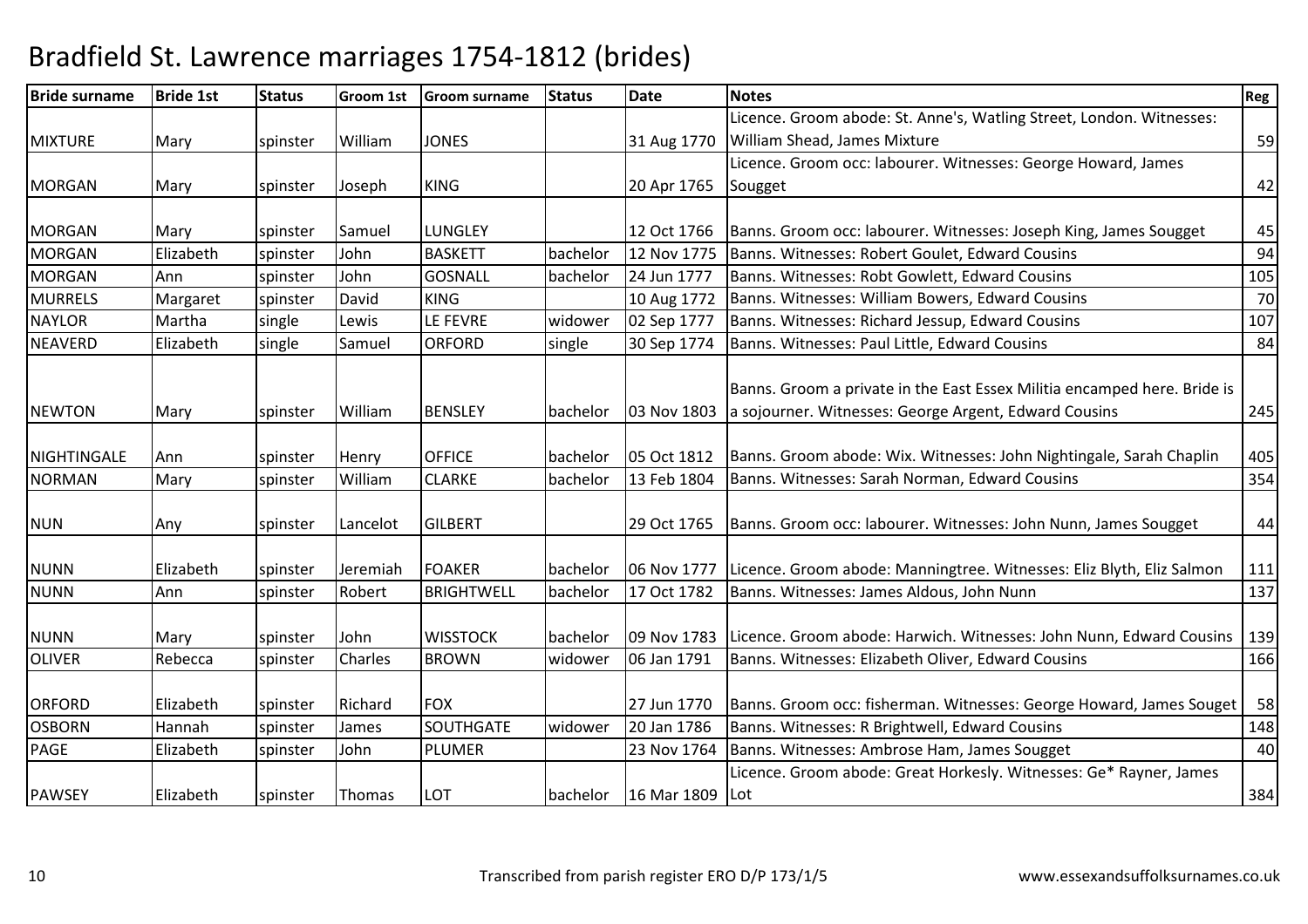| <b>Bride surname</b> | <b>Bride 1st</b> | <b>Status</b> | <b>Groom 1st</b> | <b>Groom surname</b> | <b>Status</b> | <b>Date</b> | <b>Notes</b>                                                                     | Reg |
|----------------------|------------------|---------------|------------------|----------------------|---------------|-------------|----------------------------------------------------------------------------------|-----|
|                      |                  |               |                  |                      |               |             | Licence. Groom abode: Mistley. Groom occ: labourer. witnessesL Daniel            |     |
| PERIMAN              | Susannah         | spinster      | William          | <b>DOUBLE</b>        |               | 09 Jun 1765 | Howard, James Sougget                                                            | 43  |
|                      |                  |               |                  |                      |               |             | Banns. Groom abode: Lawford. Witnesses: Elisabeth Bridges, Edward                |     |
| <b>PIGNEY</b>        | Sarah            | spinster      | Thomas           | <b>CARY</b>          | bachelor      | 05 Mar 1779 | <b>Cousins</b>                                                                   | 117 |
|                      |                  |               |                  |                      |               |             |                                                                                  |     |
| PLUMMER              | Susannah         | spinster      | Ezekiel          | <b>HUNNABLE</b>      |               | 31 Jul 1764 | Banns. Groom occ: labourer. Witnesses: Richard Fox, James Sougget                | 37  |
| <b>PLUMMER</b>       | Elizabeth        | spinster      | James            | <b>FROSDIKE</b>      | bachelor      | 30 Oct 1805 | Banns. Witnesses: Mary Wale, Edward Cousins                                      | 363 |
| <b>PORTER</b>        | Ann              | widow         | William          | <b>SMITH</b>         | widower       | 24 Nov 1779 | Banns. Witnesses: Robt Rose, Edward Cousins                                      | 122 |
| <b>PORTER</b>        | Ann              | spinster      | Benjamin         | <b>DAY</b>           | bachelor      | 17 Sep 1780 | Banns. Witnesses: William Applewhite, Jacob Jessup                               | 126 |
| <b>PORTER</b>        | Ann              | spinster      | Charles          | <b>ROSE</b>          | widower       | 31 Dec 1802 | Banns. Witnesses: Saml Rose, Edward Cousins                                      | 221 |
| <b>PORTER</b>        | Sarah            | spinster      | William          | GOULD                | bachelor      | 03 Oct 1809 | Banns. Witnesses: John Taylor, Mary Goslin                                       | 386 |
|                      |                  |               |                  |                      |               |             | Banns. Groom a private in the Hertfordshire Militia. Witnesses: Elizabeth        |     |
| <b>POTTER</b>        | Ann              | spinster      | William          | <b>ATKINS</b>        | bachelor      | 09 May 1797 | Sharman, Edward Cousins                                                          | 190 |
|                      |                  |               |                  |                      |               |             |                                                                                  |     |
| <b>POTTER</b>        | Elizabeth        | spinster      | Benjamin         | <b>STERLING</b>      | bachelor      | 06 Jul 1804 | Banns. Groom abode: Mistley. Witnesses: Jos Pennock?, Edward Cousins   356       |     |
|                      |                  |               |                  |                      |               |             |                                                                                  |     |
| <b>PRIOR</b>         | Elizabeth        | spinster      | John             | <b>MARVEN</b>        | bachelor      | 19 Nov 1805 | Banns. Groom abode: Lawford. Witnesses: John Fox, Edward Cousins                 | 364 |
| PROOM                | Mary             | spinster      | Robert           | <b>ROSE</b>          | bachelor      | 19 Nov 1805 | Banns. Witnesses: John Fox, Edward Cousins                                       | 365 |
|                      |                  |               |                  |                      |               |             | Banns. Groom a private in the East Essex Militia encamped here. Bride is         |     |
| <b>RAISIN</b>        | Sarah            | spinster      | James            | <b>HOWES</b>         | bachelor      | 10 Oct 1803 | a sojourner. Witnesses: Saml Ede, Edward Cousins                                 | 239 |
|                      |                  |               |                  |                      |               |             |                                                                                  |     |
| <b>RATEL</b>         | Hannah           | spinster      | John             | <b>NICE</b>          |               |             | 20 May 1764 Banns. Groom occ: labourer. Witnesses: William Double, James Sougget | 36  |
| <b>RAYNER</b>        | Elizabeth        | spinster      | Thomas           | <b>CUTTING</b>       | bachelor      | 06 Jan 1803 | Licence. Witnesses: Joseph Cutting, George Rayner                                | 222 |
| <b>RIVERS</b>        | Lydia            | spinster      | William          | <b>STUDD</b>         | bachelor      | 21 Oct 1784 | Banns. Groom abode: Wix. Witnesses: Peter Palmer, Edward Cousins                 | 143 |
|                      |                  |               |                  |                      |               |             | Banns. Groom abode: East Bergholt. Witnesses: William Revett, [GJ]o*             |     |
| <b>RIVETT</b>        | Sarah            | spinster      | John             | <b>GODDARD</b>       | bachelor      | 26 Dec 1809 | Nunn                                                                             | 388 |
| <b>ROBERSON</b>      | Mary             | spinster      | Jacob            | <b>TURNER</b>        | bachelor      | 06 Feb 1806 | Banns. Witnesses: John Turner, Edward Cousins                                    | 366 |
|                      |                  |               |                  |                      |               |             | Licence. Bride abode: Mistley. Witnesses: Wm Littlebury, Edward                  |     |
| <b>ROLFE</b>         | Mary             | spinster      | John             | <b>MORGAN</b>        | bachelor      | 29 Apr 1782 | <b>Cousins</b>                                                                   | 134 |
| <b>ROSE</b>          | Sarah            | spinster      | John             | ABBOT                |               |             | 28 Oct 1767   Banns. Groom occ: labourer. Witnesses: John Abbot, James Sougget   | 50  |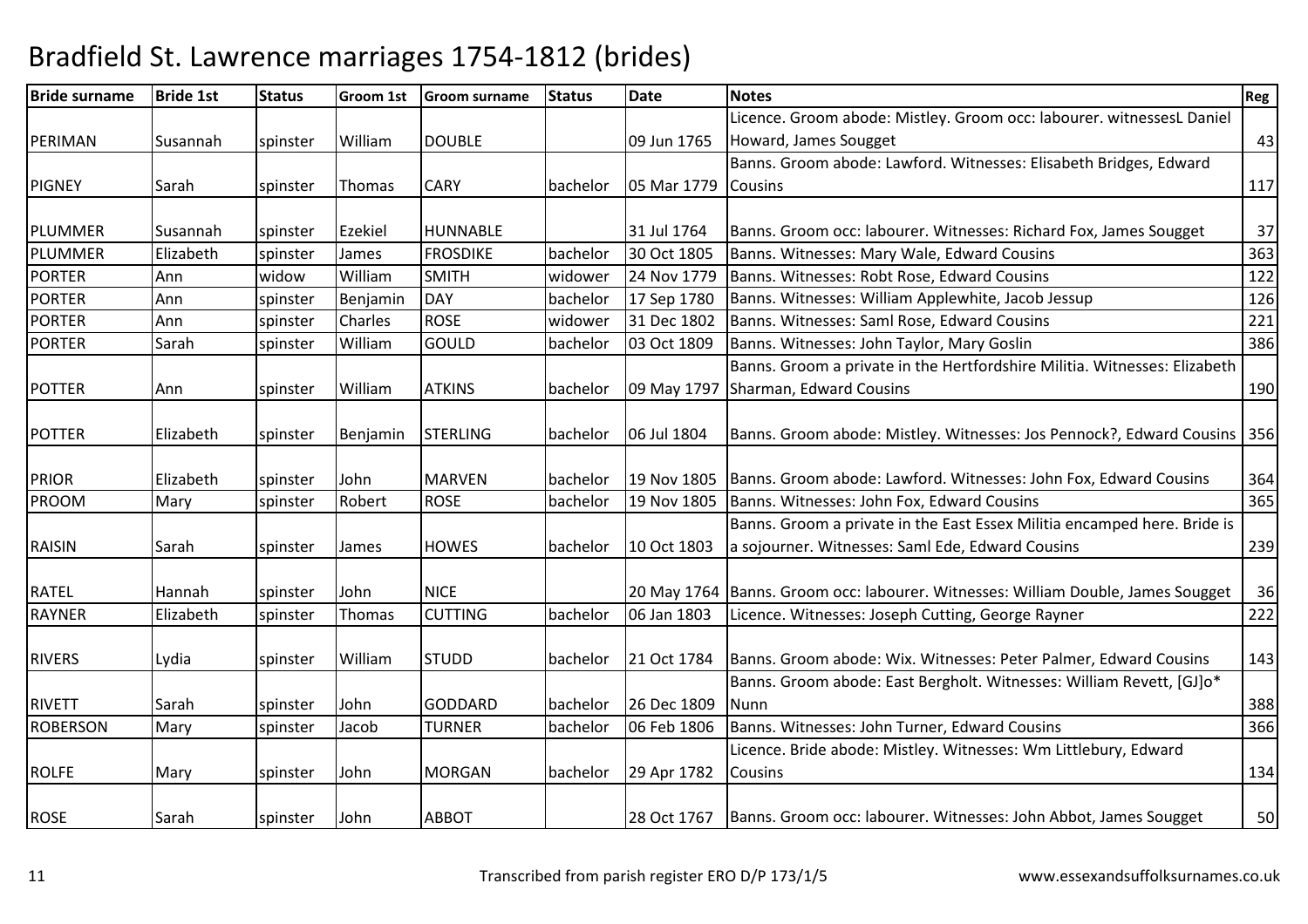| <b>Bride surname</b>           | <b>Bride 1st</b>   | <b>Status</b>        | <b>Groom 1st</b>  | <b>Groom surname</b>            | <b>Status</b>        | <b>Date</b>                | <b>Notes</b>                                                                                                                       | Reg        |
|--------------------------------|--------------------|----------------------|-------------------|---------------------------------|----------------------|----------------------------|------------------------------------------------------------------------------------------------------------------------------------|------------|
| <b>ROSE</b>                    | Mary               | spinster             | William           | <b>WARD</b>                     | bachelor             | 31 Mar 177                 | Banns. Witnesses: Rd Martin, Edward Cousins                                                                                        | 103        |
| <b>ROSE</b>                    | Charity            | widow                | Thomas            | <b>ADLINGTON</b>                | single               | 05 Sep 1808                | Banns. Witnesses: John Frost, Edward Cousins                                                                                       | 380        |
| <b>ROW</b>                     | Mary               | spinster             | Michael           | <b>HIND</b>                     |                      | 17 Apr 1770                | Banns. Groom occ: Labourer. Witnesses: Isaac Howard, James Souget                                                                  | 57         |
| <b>ROWLEN</b>                  | Ann                | spinster             | Thomas            | <b>NORMAN</b>                   | bachelor             | 14 Jan 1790                | Licence. Groom abode: Ramsey. Witnesses: Abraham Tweed, Mary<br>Rowlen                                                             | 159        |
| <b>RUDLAND</b>                 | Mary               | spinster             | Joseph            | PELLING                         | bachelor             | 04 Oct 1784                | Banns. Groom abode: Little Bentley. Witnesses: John Rudland, Edward<br><b>Cousins</b>                                              | 142        |
| <b>RUDLAND</b>                 | Susannah           | spinster             | James             | <b>FORSTICK</b>                 | bachelor             | 07 Mar 1797                | Banns. Groom abode: Manningtree. Witnesses: Nathaniel & Rosanna<br>Cutting                                                         | 189        |
| <b>RUMSEY</b>                  | Ann                | spinster             | John              | <b>LAST</b>                     | widower              | 26 Sep 1796                | Banns. Groom abode: Mistley. Witnesses: Samuel Orford, Edward<br><b>Cousins</b>                                                    | 186        |
| <b>SALLERS</b>                 | Martha             | spinster             | James             | <b>SHIRLEY</b>                  | bachelor             | 28 Oct 1778                | Banns. Witnesses: Susan Hunnable, Edward Cousins                                                                                   | 116        |
| SALMON                         | Mary               | widow                | William           | <b>FARRINGTON</b>               | widower              | 08 Jul 1759                | Banns. Groom occ: labourer. Witnesses: Josiah King, James Sougget                                                                  | 19         |
| <b>SATCHELL</b>                | Mary               | widow                | Samuel            | <b>LUNGLEY</b>                  | widower              | 04 Mar 1793                | Banns. Witnesses: William Shead, Edward Cousins                                                                                    | 176        |
| <b>SAUNDERS</b>                | Susannah           | spinster             | John              | <b>YELL</b>                     |                      | 22 Jan 1771                | Banns. Groom occ: labourer. Witnesses: John Saunders, James Souget                                                                 | 62         |
| <b>SAUNDERS</b>                | Elizabeth          | spinster             | Matthew           | <b>AKERS</b>                    | bachelor             | 11 Dec 1776                | Banns. Witnesses: Sarah Woodward, Edward Cousins                                                                                   | 101        |
| <b>SAUNDERS</b>                | Mary               | spinster             | John              | <b>GOUGE</b>                    | bachelor             | 13 Dec 1804                | Banns. Witnesses: Samuel Yell, Sarah Sanders                                                                                       | 359        |
| <b>SAWYER</b><br><b>SAWYER</b> | Elizabeth<br>Sarah | spinster<br>spinster | Charles<br>Robert | <b>BYFORD</b><br><b>BENNETT</b> | bachelor<br>bachelor | 05 Jan 1790<br>09 Feb 1790 | Banns. Witnesses: Robt Bennet, Edward Cousins<br>Banns. Groom abode: Tendring. Witnesses: Charles Byford, Edward<br><b>Cousins</b> | 158<br>161 |
| <b>SAWYER</b>                  | Rachel             | spinster             | John              | SERJEANT                        | bachelor             | 02 Dec 1803                | Banns. Witnesses: George Rayner, Edward Cousins                                                                                    | 251        |
| <b>SCOTCHMAN</b>               | Mary               | spinster             | Thomas            | <b>NUNN</b>                     | bachelor             | 21 Jul 1812                | Banns. The bride is Bagley alias Scotchman. Witnesses: S. Taylor,<br>Susannah Nunn                                                 | 400        |
| <b>SCOTT</b>                   | Mary               | spinster             | John              | LOTT                            | bachelor             | 06 Oct 1794                | Banns. Witnesses: Wm Scott, Edward Cousins                                                                                         | 178        |
| <b>SCRIVENER</b>               | Sarah              | spinster             | Isaac             | <b>KING</b>                     | bachelor             | 21 Oct 1795                | Banns. Bride abode: Manningtree. Witnesses: Hannah Scrivener, Edward<br>Cousins.                                                   | 184        |
| <b>SCRIVENER</b>               | Frances            | spinster             | <b>Isaac</b>      | <b>STRIBLING</b>                | bachelor             | 25 Nov 1807                | Licence. Groom abode: Mistley. Witnesses: Susan *hans, John<br>Richardson                                                          | 378        |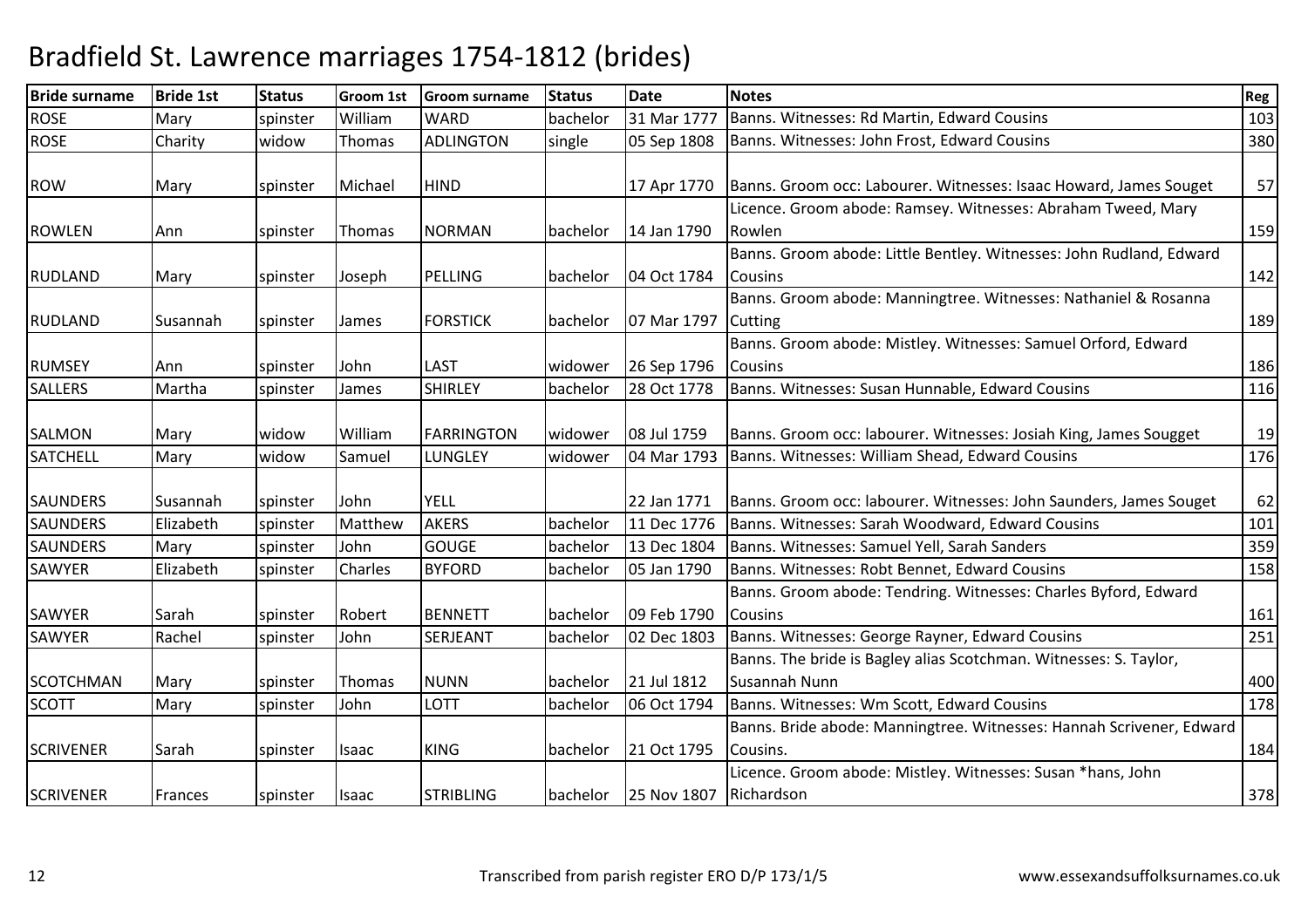| <b>Bride surname</b> | <b>Bride 1st</b> | <b>Status</b> | <b>Groom 1st</b> | <b>Groom surname</b> | <b>Status</b> | <b>Date</b> | <b>Notes</b>                                                                                                                      | Reg |
|----------------------|------------------|---------------|------------------|----------------------|---------------|-------------|-----------------------------------------------------------------------------------------------------------------------------------|-----|
|                      |                  |               |                  |                      |               |             |                                                                                                                                   |     |
| <b>SEAGOE</b>        | Hannah           | spinster      | John             | <b>GOIMER</b>        |               | 16 Aug 1767 | Banns. Groom occ: labourer. Witnesses: Abraham Webb, James Souggett                                                               | 47  |
| <b>SEGAR</b>         | Elizabeth        | spinster      | John             | <b>FOX</b>           | bachelor      | 09 Aug 1776 | Banns. Witnesses: Ezekial Hunnibal, Edward Cousins                                                                                | 98  |
|                      |                  |               |                  |                      |               |             | Banns. Groom occ: butcher. Witnesses: Christopher Corrie, Mary                                                                    |     |
| <b>SERJANT</b>       | Anne             | spinster      | John             | <b>LOWNDES</b>       |               | 13 Dec 1756 | Umfreville                                                                                                                        | 11  |
| <b>SERJIANT</b>      | Mary             | spinster      | Stephen          | <b>ROBINSON</b>      | bachelor      | 08 Oct 1799 | Banns. Witnesses: Nathaniel Cousins, John Pratt                                                                                   | 202 |
|                      |                  |               |                  | <b>PORTER</b>        |               |             |                                                                                                                                   |     |
| <b>SHEAD</b>         | Sally            | spinster      | John             |                      | bachelor      | 07 Feb 1797 | Licence. Groom abode: Lawford. Witnesses: Dan Carter, Richard Jessup                                                              | 188 |
| <b>SHIPLEY</b>       | Mary             | spinster      | John             | <b>COLE</b>          | bachelor      | 01 Jan 1811 | Banns. Witnesses: John & Mary Shiplee                                                                                             | 394 |
|                      |                  |               |                  |                      |               |             | Banns. Groom abode: Mistley. Witnesses: John Stevenson, Edward                                                                    |     |
| <b>SIBBOND</b>       | Elizabeth        | spinster      | <b>Thomas</b>    | <b>PRIOR</b>         | bachelor      | 18 Feb 1803 | <b>Cousins</b>                                                                                                                    | 223 |
|                      |                  |               |                  |                      |               |             | Banns. Groom a private in the West Essex Militia encamped here. Bride                                                             |     |
| <b>SIDBY</b>         | Sarah            | spinster      | Joseph           | <b>WHITBREAD</b>     | bachelor      | 04 Nov 1803 | is a sojourner. Witnesses: William Willis, Edward Cousins                                                                         | 247 |
|                      |                  |               |                  |                      |               |             |                                                                                                                                   |     |
| <b>SIZER</b>         | Elizabeth        | spinster      | John             | <b>COPPIN</b>        | single        | 27 Dec 1757 | Banns. Groom occ: wheelwright. Witnesses: Francis & Thomas Sizer                                                                  | 14  |
| <b>SIZER</b>         | Sarah            | minor         | Thomas           | <b>ALGER</b>         | bachelor      | 12 Dec 1794 | Licence. Witnesses: John Sizer, Elizabeth Sizer                                                                                   | 182 |
|                      |                  |               |                  |                      |               |             | Banns. Sojourner. Groom a private in the East Essex Militia encamped                                                              |     |
| <b>SIZEY</b>         | Sarah            | spinster      | Thomas           | <b>PRYKE</b>         | bachelor      | 26 Sep 1803 | here. Witnesses: Jereh Sansom, James Meanee?                                                                                      | 238 |
|                      |                  |               |                  |                      |               |             | Banns. Groom abode: Brantham, Suffolk. Witnesses: Abraham Wollard,                                                                |     |
| <b>SKEET</b>         | Tamar            | single        | James            | <b>WOLLARD</b>       | single        | 11 Oct 1807 | Marianne Whitehand                                                                                                                | 377 |
|                      |                  |               |                  |                      |               |             | Banns. Groom abode: Great Oakley. Witnesses: Robt Canham, Edward                                                                  |     |
| <b>SMITH</b>         | Mary             | spinster      | Joseph           | <b>HASTE</b>         | single        | 14 Oct 1778 | <b>Cousins</b>                                                                                                                    | 114 |
|                      |                  |               |                  |                      |               |             | Licence. Groom abode: Latchingdon. Witnesses: Robert Hardy, Leod                                                                  |     |
| <b>SMITH</b>         | Susan            | spinster      | Joseph           | LONG                 | bachelor      | 14 Dec 1781 | Nunn                                                                                                                              | 132 |
| <b>SMITH</b>         | Sarah            | widow         | Daniel           | <b>KING</b>          | bachelor      | 05 Jul 1785 | Banns. Witnesses: Daniel Trott?, Edward Cousins                                                                                   | 144 |
| <b>SMITH</b>         | Susan            | spinster      | Robert           | <b>HOWARD</b>        | bachelor      | 31 Jan 1792 | Banns. Witnesses: Sarah Smith, Edward Cousins                                                                                     | 169 |
| <b>SMITH</b>         | Ann              | spinster      | William          | <b>POLLEY</b>        | bachelor      | 20 Oct 1809 | Banns. Witnesses: William Ward, John Goddard                                                                                      | 387 |
| <b>SMITH</b>         | Judith           |               |                  | <b>FOX</b>           |               | 10 Jul 1810 |                                                                                                                                   |     |
|                      |                  | spinster      | Abraham          |                      | bachelor      |             | Banns. Bride abode: Manningtree. Witnesses: John & Hannah Fox<br>Banns. Groom occ: labourer. Groom abode: Manningtree. Witnesses: | 389 |
| SOUGET               | Anne             | spinster      | Robert           | <b>CAMELL</b>        |               |             | 24 Mar 1774 Abraham Webb, Edward Cousins.                                                                                         | 81  |
|                      |                  |               |                  |                      |               |             |                                                                                                                                   |     |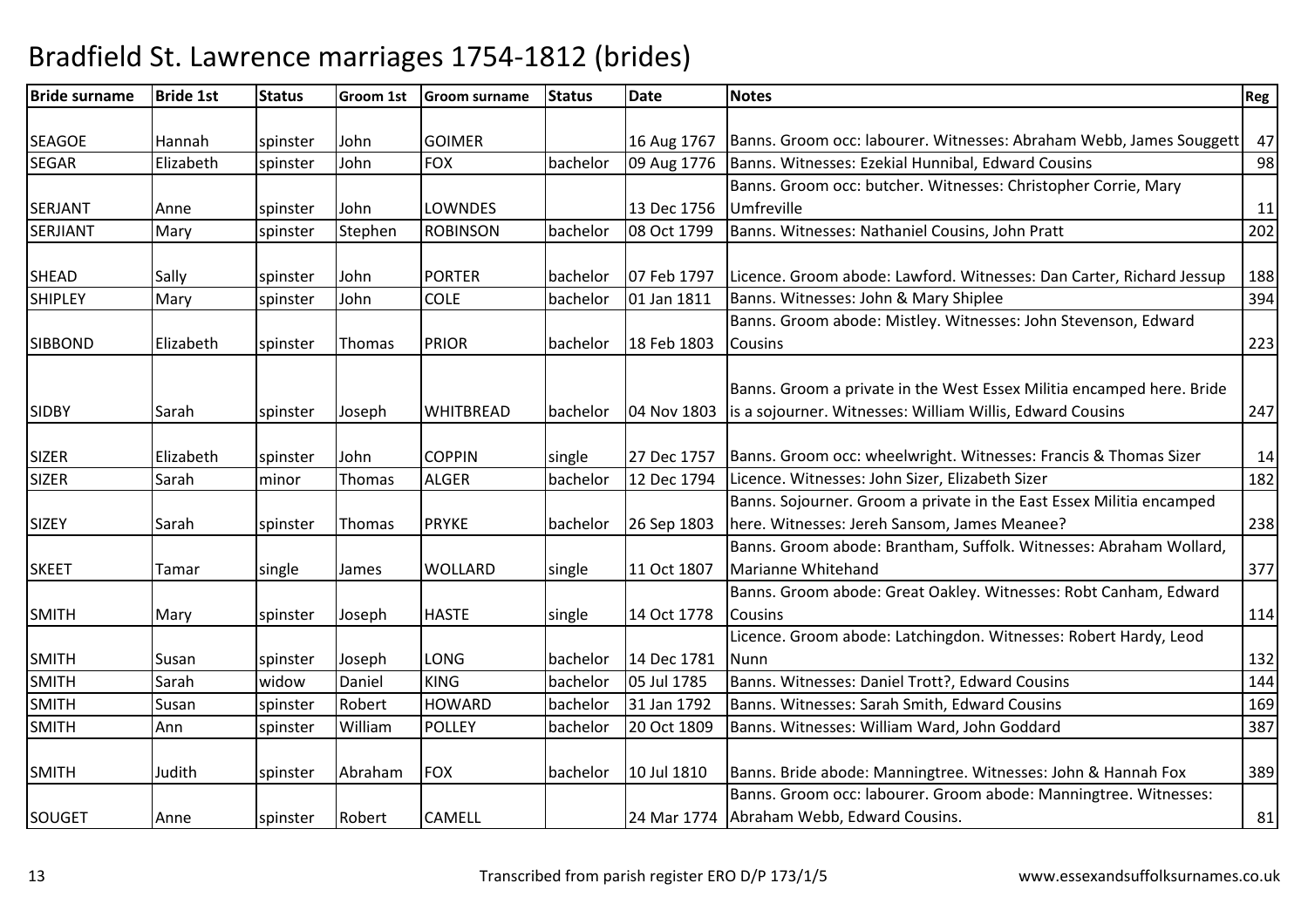| <b>Bride surname</b> | <b>Bride 1st</b> | <b>Status</b> | <b>Groom 1st</b> | <b>Groom surname</b> | <b>Status</b> | <b>Date</b> | <b>Notes</b>                                                          | Reg |
|----------------------|------------------|---------------|------------------|----------------------|---------------|-------------|-----------------------------------------------------------------------|-----|
|                      |                  |               |                  |                      |               |             | Licence. Groom abode: Stutton, Suffolk. Groom occ: miller. Witnesses: |     |
| <b>SOUGGET</b>       | Mary             | spinster      | John             | <b>COVEL</b>         |               | 06 Oct 1760 | Josiah King, James Sougget                                            | 26  |
|                      |                  |               |                  |                      |               |             | Banns. Groom abode: Great Oakley. Groom occ: labourer. Witnesses:     |     |
| <b>SOUGGET</b>       | Margaret         | spinster      | Oliver           | <b>BURGESS</b>       |               | 10 Apr 1765 | Benjamin Tomson, James Sougget                                        | 41  |
|                      |                  |               |                  |                      |               |             |                                                                       |     |
| <b>SOUTHGATE</b>     | Elizabeth        | spinster      | John             | <b>FRANCIS</b>       | bachelor      | 12 Oct 1800 | Banns. Groom abode: Wix. Witnesses: James Southgat, Edward Cousins    | 208 |
|                      |                  |               |                  |                      |               |             | Banns. Groom a private in the East Essex Militia encamped here.       |     |
| SOUTHGATE            | Hannah           | spinster      | Gabriel          | <b>CLARKE</b>        | bachelor      | 09 Aug 1803 | Witnesses: Ann Benet, John Salmon                                     | 232 |
| SOUTHGATE            | Mary             | spinster      | Charles          | <b>BYFORD</b>        | bachelor      | 04 Apr 1809 | Banns. Witnesses: John Stevenson, Mary Goslin                         | 385 |
| SPARROW              | Elizabeth        | spinster      | John             | <b>GOSLING</b>       | bachelor      | 07 Apr 1803 | Banns. Witnesses: Joseph Sparrow, Edward Cousins                      | 224 |
| <b>SPENDLEY</b>      | Mary             | spinster      | Henry            | <b>BULL</b>          |               | 16 Feb 1773 | Banns. Groom occ: labourer. Witnesses: Daniel Wiles, Ann Yell         | 74  |
| <b>SPIKE</b>         | Sarah            | spinster      | Nathaniel        | <b>ROWLEN</b>        | bachelor      | 16 Aug 1804 | Banns. Witnesses: Thos Cutting, Mary Spike                            | 357 |
|                      |                  |               |                  |                      |               |             |                                                                       |     |
| SPINDLEY             | Anne             | spinster      | <b>Thomas</b>    | <b>YELL</b>          | single        | 27 Dec 1759 | Banns. Groom occ: labourer. Witnesses: John Adame, James Sougget      | 21  |
|                      |                  |               |                  |                      |               |             | Banns. Sojourner. Groom a private in the East Essex Militia encamped  |     |
| <b>SPURGE</b>        | Esther           | spinster      | <b>Thomas</b>    | <b>KEYS</b>          | bachelor      | 09 Aug 1803 | here. Witnesses: James Tyrrell, Edward Cousins                        | 230 |
| <b>STARLING</b>      | Mary             | spinster      | David            | <b>ROWLEN</b>        | bachelor      | 10 Nov 1801 | Banns. Witnesses: Sarah King, Sarah Spike                             | 214 |
| <b>SUMMERS</b>       | Elizabeth        | spinster      | Charles          | <b>KERRIDGE</b>      | bachelor      | 21 Jul 1812 | Banns. Witnesses: Robert Kerredge, Ann Webb                           | 401 |
|                      |                  |               |                  |                      |               |             | Banns. Groom abode: Brightlingsea. Witnesses: Wm Wordley, Sarah       |     |
| <b>TAYLOR</b>        | Ann              | spinster      | John             | <b>ORMS</b>          | bachelor      | 27 Dec 1803 | Applewhite.                                                           | 353 |
|                      |                  |               |                  |                      |               |             |                                                                       |     |
| <b>TAYLOR</b>        | Elizabeth        |               | William          | <b>PAIN</b>          | bachelor      | 07 May 1807 | Licence. Groom abode: Harwich. Witnesses: Thomas Taylor, Ann Chisnal  | 375 |
| <b>THOMPSON</b>      | Ann              | spinster      | Thomas           | <b>OSBORNE</b>       | bachelor      | 12 Feb 1795 | Banns. Witnesses: Sarah Shead, Edward Cousins                         | 183 |
| <b>THOMPSON</b>      | Eleanor          | widow         | Samuel           | <b>FOWLER</b>        | bachelor      | 01 Jun 1800 | Banns. Witnesses: James Bines, Edward Cousins                         | 206 |
|                      |                  |               |                  |                      |               |             | Banns. Sojourner. Groom a private in the East Essex Militia encamped  |     |
| <b>THOMPSON</b>      | Francis          | spinster      | Joseph           | <b>GOUDGE</b>        | bachelor      | 09 Aug 1803 | here. Witnesses: James Tyrrell, Frances Thompson                      | 231 |
|                      |                  |               |                  |                      |               |             |                                                                       |     |
| <b>TURNER</b>        | Mary             | spinster      | John             | <b>ALDRED</b>        | single        | 29 Dec 1755 | Banns. Groom abode: Mistley. Witnesses: Thos King, James Sougget      | 9   |
| <b>TURNER</b>        | Mary             | spinster      | John             | <b>FROST</b>         | bachelor      | 04 Oct 1786 | Banns. Witnesses: Susan Frost, Edward Cousins                         | 149 |
|                      |                  |               |                  |                      |               |             | Banns. Groom abode: Great Oakley. Witnesses: John Turner, John        |     |
| <b>TURNER</b>        | Susan            | spinster      | Edward           | <b>COUSINS</b>       | bachelor      | 05 Oct 1790 | <b>Cousins</b>                                                        | 164 |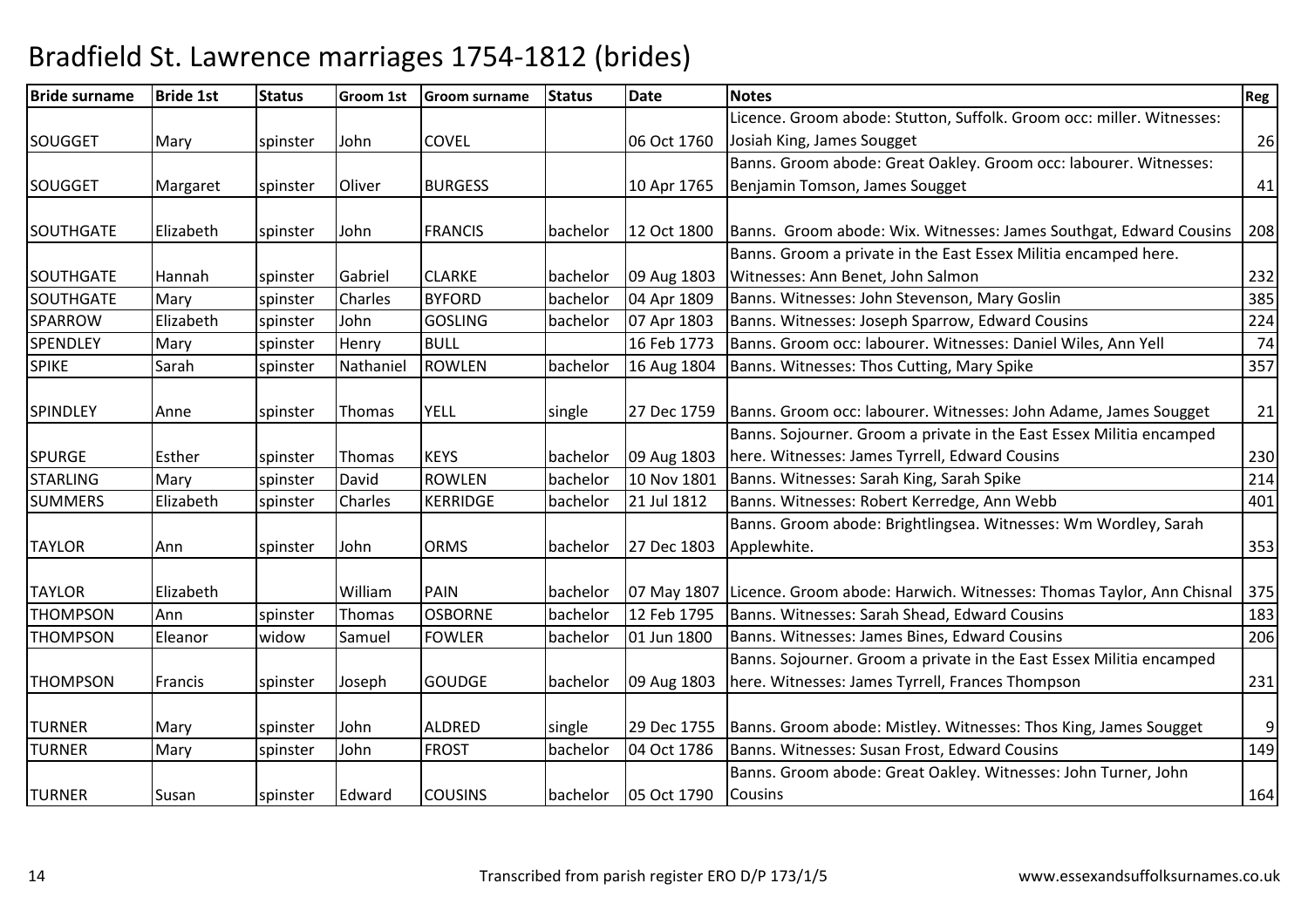| <b>Bride surname</b> | <b>Bride 1st</b> | <b>Status</b> | <b>Groom 1st</b> | <b>Groom surname</b> | <b>Status</b> | <b>Date</b> | <b>Notes</b>                                                                                                                     | Reg |
|----------------------|------------------|---------------|------------------|----------------------|---------------|-------------|----------------------------------------------------------------------------------------------------------------------------------|-----|
|                      |                  |               |                  |                      |               |             |                                                                                                                                  |     |
| <b>TURNER</b>        | Sally            | spinster      | Robert           | <b>SALLOWS</b>       | bachelor      | 05 Oct 1798 | Banns. Bride abode: Mistley. Witnesses: Mary Brett, Edward Cousins                                                               | 194 |
| <b>TURNER</b>        | Ann              | spinster      | Thomas           | <b>MILLS</b>         | bachelor      | 10 Sep 1801 | Banns. Witnesses: John Mills, Thomas Holden                                                                                      | 213 |
|                      |                  |               |                  |                      |               |             | Banns. Groom a private in the East Essex Militia encamped here.                                                                  |     |
| <b>TURNER</b>        | Hannah           | spinster      | John             | <b>SYER</b>          | bachelor      | 20 Oct 1803 | Witnesses: John Brooks, Edward Cousins                                                                                           | 243 |
| <b>TURNER</b>        | Fanny            | spinster      | John             | <b>STARLING</b>      | bachelor      |             | 02 May 1805 Banns. Groom abode: Mistley. Witnesses: John Turner, Edward Cousins                                                  | 361 |
| <b>TWEED</b>         | Sarah            | spinster      | <b>Thomas</b>    | <b>RUDGE</b>         | bachelor      | 29 Oct 1805 | Banns. Witnesses: Joseph Pennock, Edward Cousins                                                                                 | 362 |
|                      |                  |               |                  |                      |               |             | Banns. Groom occ: labourer. Witnesses: Ezekiel Hunnable, James                                                                   |     |
| <b>VILEN</b>         | Anne             | spinster      | Thomas           | LILLY                |               | 25 Oct 1767 | Sougget                                                                                                                          | 49  |
|                      |                  |               |                  |                      |               |             | Banns. Groom abode: Brantham, Suffolk. Witnesses: Sarah Dancy, T*                                                                |     |
| <b>WALE</b>          | Ann              | spinster      | Thomas           | <b>CABLE</b>         | bachelor      | 06 Oct 1780 | Brown                                                                                                                            | 127 |
| <b>WALE</b>          | Charity          | spinster      | Samuel           | <b>ROSE</b>          | bachelor      | 27 Jul 1802 | Banns. Witnesses: Charity Rose, Edward Cousins                                                                                   | 216 |
|                      |                  |               |                  |                      |               |             | Banns. Groom a private in the West Essex Militia encamped here. Bride                                                            |     |
| <b>WALE</b>          | Lucy             | spinster      | William          | <b>HOWSNAIL</b>      | bachelor      | 26 Oct 1803 | is a sojourner. Witnesses: William Havell, Edward Cousins<br>Banns. Sojourner. Groom a private in the East Essex Miltia encamped | 244 |
| <b>WALLER</b>        |                  |               |                  | <b>BRALEY</b>        | bachelor      | 20 Sep 1803 | here. Witnesses: Wm Havers, Edward Cousins                                                                                       | 236 |
|                      | Mary             | spinster      | George           |                      |               |             |                                                                                                                                  |     |
| <b>WANT</b>          | Johanna          | spinster      | William          | <b>BREEZE</b>        | bachelor      | 08 Nov 1803 | Banns. Groom a private in the East Essex Militia encamped here. Bride is<br>a sojourner. Witnesses: Jos Harvey, Edward Cousins   | 249 |
| <b>WARD</b>          | Sarah            | spinster      | Daniel           | <b>RIVETT</b>        | widower       | 25 Oct 1779 | Banns. Witnesses: Wm Moore, Edward Cousins                                                                                       | 121 |
| <b>WARD</b>          | Susan            | widow         | William          | <b>KING</b>          | widower       | 01 Oct 1781 | Banns. Witness: Edward Cousins                                                                                                   | 130 |
| <b>WARD</b>          | Susan            | spinster      | James            | <b>ROSE</b>          | bachelor      | 11 Oct 1782 | Banns. Groom abode: Great Oakley. Witnesses: Wm Ward, Edward<br><b>Cousins</b>                                                   | 136 |
| <b>WARD</b>          | Susan            | spinster      | Joseph           | <b>MANNING</b>       | bachelor      | 30 Oct 1798 | Banns. Groom abode: Mistley. Witnesses: Benj Manning, Edward Cousins 196                                                         |     |
|                      |                  |               |                  |                      |               |             | Banns. Groom occ: labourer. Witnesses: Henry Umfreville, James                                                                   |     |
| <b>WARREN</b>        | Elizabeth        | spinster      | Ambrose          | <b>BIGGS</b>         | single        | 13 Sep 1757 | Sougget                                                                                                                          | 12  |
| <b>WEAVER</b>        | Mary             | spinster      | John             | <b>GOBY</b>          | bachelor      | 27 Jul 1779 | Banns. Witnesses: William Webb?, Edward Cousins                                                                                  | 120 |
| <b>WEBB</b>          | Anne             | spinster      | John             | <b>NUNN</b>          | widower       | 26 Jun 1755 | Banns. Witnesses: Francis Nixon, Henry Umfreville                                                                                | 5   |